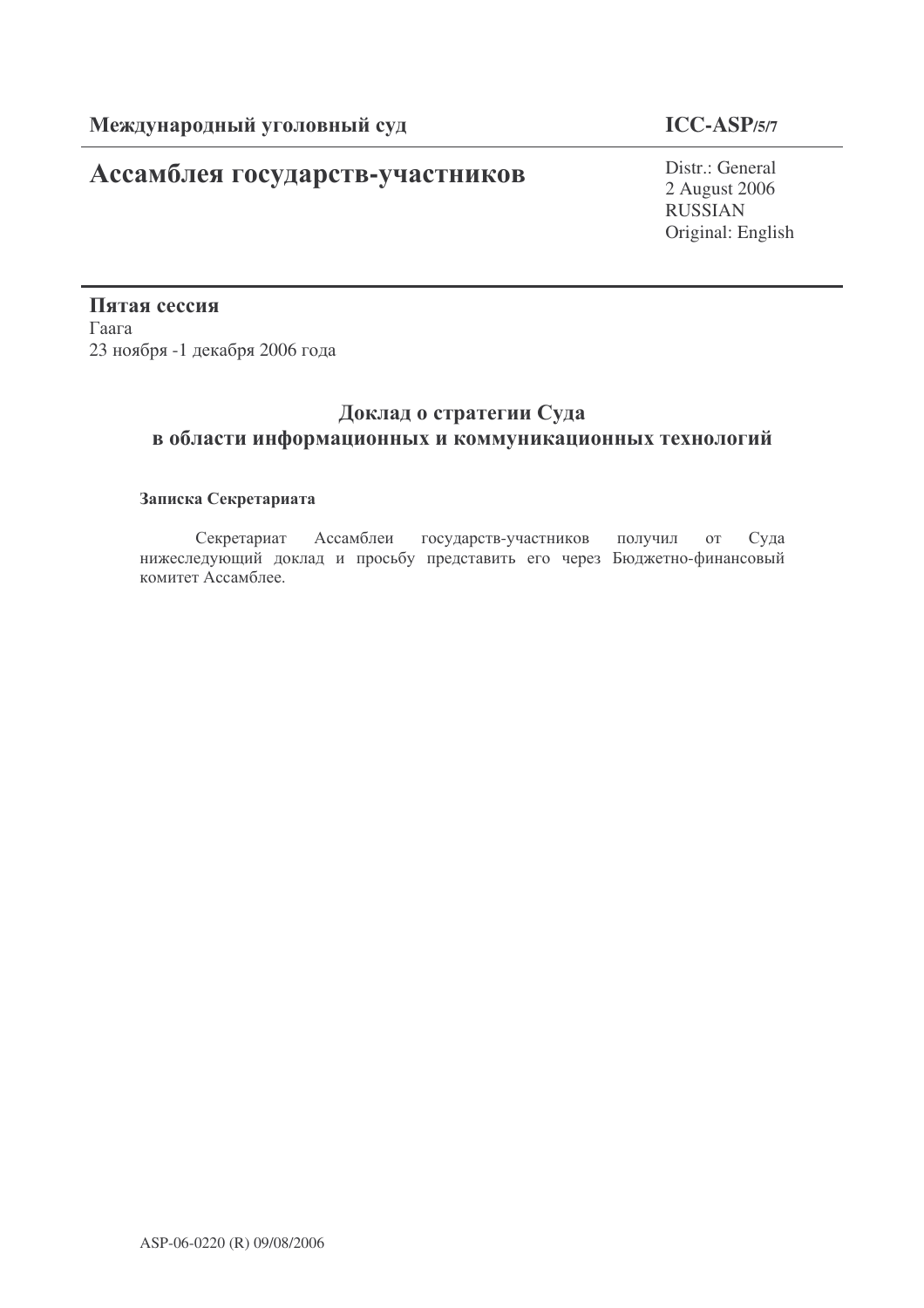# Содержание

|      |                                                          |                                                                  | Cmp.           |
|------|----------------------------------------------------------|------------------------------------------------------------------|----------------|
|      |                                                          | Акронимы и сокращения                                            | 3              |
| L.   |                                                          |                                                                  | 3              |
| II.  |                                                          |                                                                  | $\overline{4}$ |
| III. |                                                          |                                                                  | $\overline{4}$ |
| IV.  | Стратегия, направленная на достижение поставленных целей |                                                                  |                |
|      | А.                                                       | Стратегия 1 - Увязывание работы в сфере ИКТ и задачами           | 8              |
|      |                                                          |                                                                  | 8              |
|      |                                                          |                                                                  | 8              |
|      |                                                          |                                                                  | 9              |
|      |                                                          |                                                                  | 9              |
|      | <b>B.</b>                                                | Стратегия 2 - Создание глобальной системы связи и данных (ГССД)  | 9              |
|      |                                                          |                                                                  | 9              |
|      |                                                          |                                                                  | 9              |
|      |                                                          |                                                                  | 10             |
|      |                                                          |                                                                  | 10             |
|      |                                                          |                                                                  | 10             |
|      | $C_{\cdot}$                                              | Стратегия 3 - Обеспечение соответствия информационных систем     | 11             |
|      |                                                          |                                                                  | 11             |
|      |                                                          |                                                                  | 11             |
|      |                                                          |                                                                  | 12             |
|      | D.                                                       | Стратегия 4 - Интеграция административных и судебных систем ПОР. | 12             |
|      |                                                          |                                                                  | 12             |
|      |                                                          |                                                                  | 12             |
|      |                                                          |                                                                  | 12             |
|      |                                                          |                                                                  | 14             |
|      |                                                          |                                                                  | 15             |
| V.   |                                                          |                                                                  | 15             |
|      |                                                          |                                                                  | 18             |
| VI.  |                                                          |                                                                  | 18             |
|      |                                                          |                                                                  | 19             |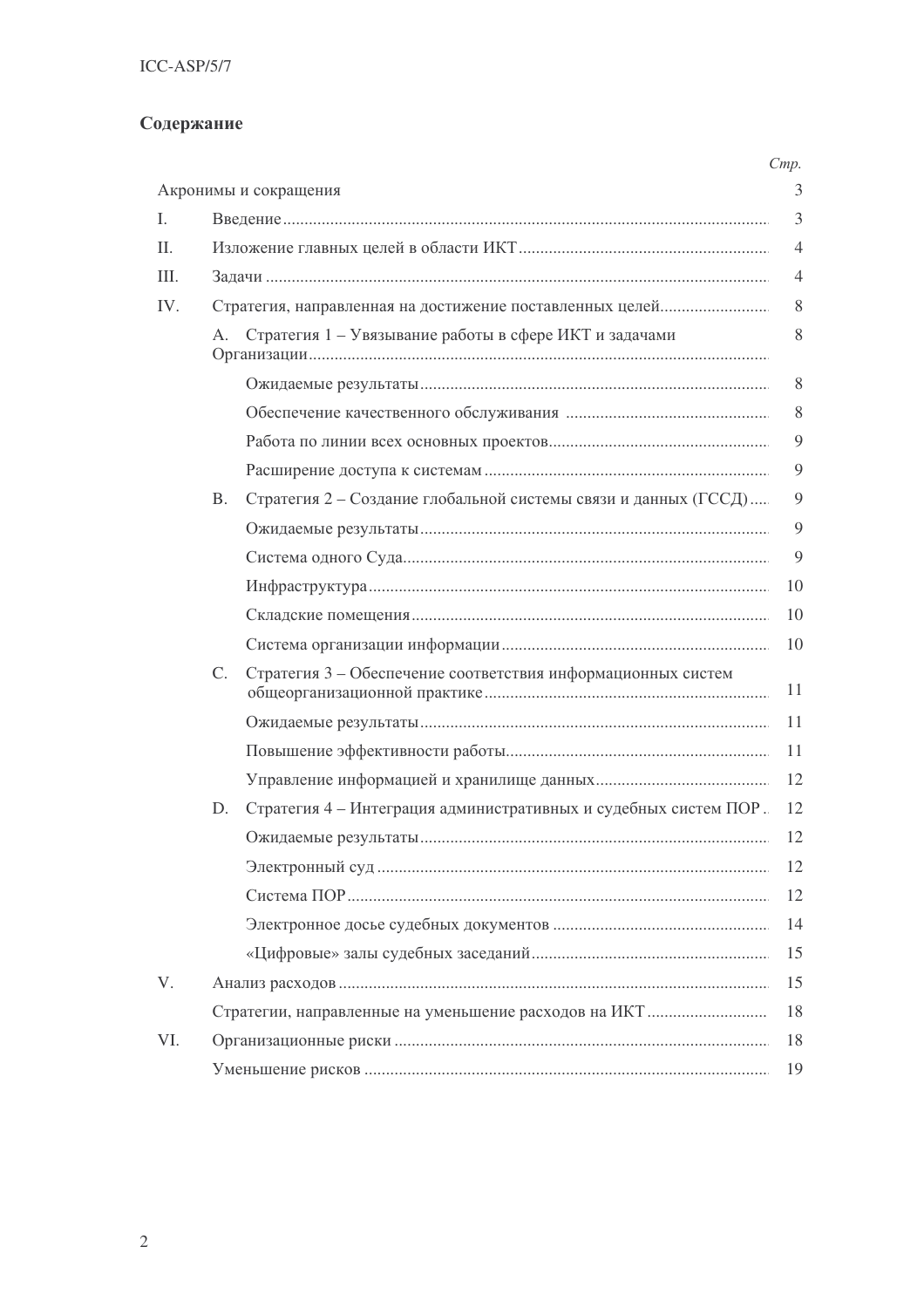### Акронимы и сокращения:

| э-Суд            | Электронный Суд                                           |
|------------------|-----------------------------------------------------------|
| $\Pi$ OP         | Планирование организационных ресурсов                     |
| ФЭКТС            | Общая функционально-административная система отслеживания |
| ГССД             | Глобальная сеть связи и данных                            |
| ИКТ              | Информационные и коммуникационные технологии              |
| <b>СИКТ</b>      | Секция информационных и коммуникационных технологий       |
| <b>ССИТ</b>      | Совет по системам информационных технологий               |
| <b>MCOB</b>      | Минимальный стандарт оперативной безопасности             |
| C <sub>y</sub> O | Соглашение об уровне обслуживания                         |
| ИРПС             | Имеющиеся на рынке программные средства                   |

#### L Введение

 $1.$ На своей четвертой сессии Ассамблея государств-участников «одобрила рекомендацию Внешнего аудитора и Бюджетно-финансового комитета относительно разработки Судом стратегии ИКТ, тесно увязанной с его основными оперативными задачами. Ассамблея предложила Бюджетно-финансовому комитету изучить эту стратегию, с тем чтобы на пятой сессии Ассамблеи можно было продолжить рассмотрение потребностей в ИКТ»<sup>1</sup>.

 $\overline{2}$ . Настоящий стратегический документ представляет собой рабочий документ, в котором изложена стратегия высокого уровня Секции информационных и коммуникационных технологий (СИКТ) Суда, ее главная цель, задачи, предполагаемые результаты деятельности и стратегии осуществления.

Стратегия в области ИКТ вытекает из стратегических целей и задач Суда, а  $\mathfrak{Z}$ . именно из стратегической задачи «превращения Суда в «электронную организацию», обеспечивающую высокий уровень информационной безопасности». Задачи в области ИКТ увязаны с задачами Суда и согласованы с бюджетом в целях обеспечения непосредственной увязки между Стратегическим планом Суда и бюджетом по ИКТ.

 $\overline{4}$ . Использование электронных систем в качестве средства выполнения мандата Суда предусмотрено также Регламентом Секретариата Суда, Правилами процедуры и доказывания и Регламентом Суда. Например, в положении 26 Регламента Суда предусмотрено, что Суд «создает надежную, защищенную и эффективную электронную систему, которая обеспечивает поддержку повседневного управления судебными и административными делами Суда и производства в Суде».

 $5<sub>1</sub>$ Стратегия устанавливает приоритеты на ближайшие десять лет. В ходе ее осуществления будут приниматься во внимание ресурсы, профессиональный опыт сотрудников и потенциал Суда. Осуществление стратегии будет тщательно планироваться, проверяться и согласовываться с достижением краткосрочных и среднесрочных целей.

Первый среднесрочный план был утвержден и осуществлялся в 2003-6. 2004 годах, после чего был принят второй среднесрочный план на период 2005-

<sup>1</sup> Официальные отчеты Ассамблеи государств-участников Римского статута Международного уголовного суда, четвертая сессия, Гаага, 28 ноября - 3 декабря 2005 года (издание .<br>Международного уголовного суда, ICC-ASP/4/32) часть II, В.2, пункт 23.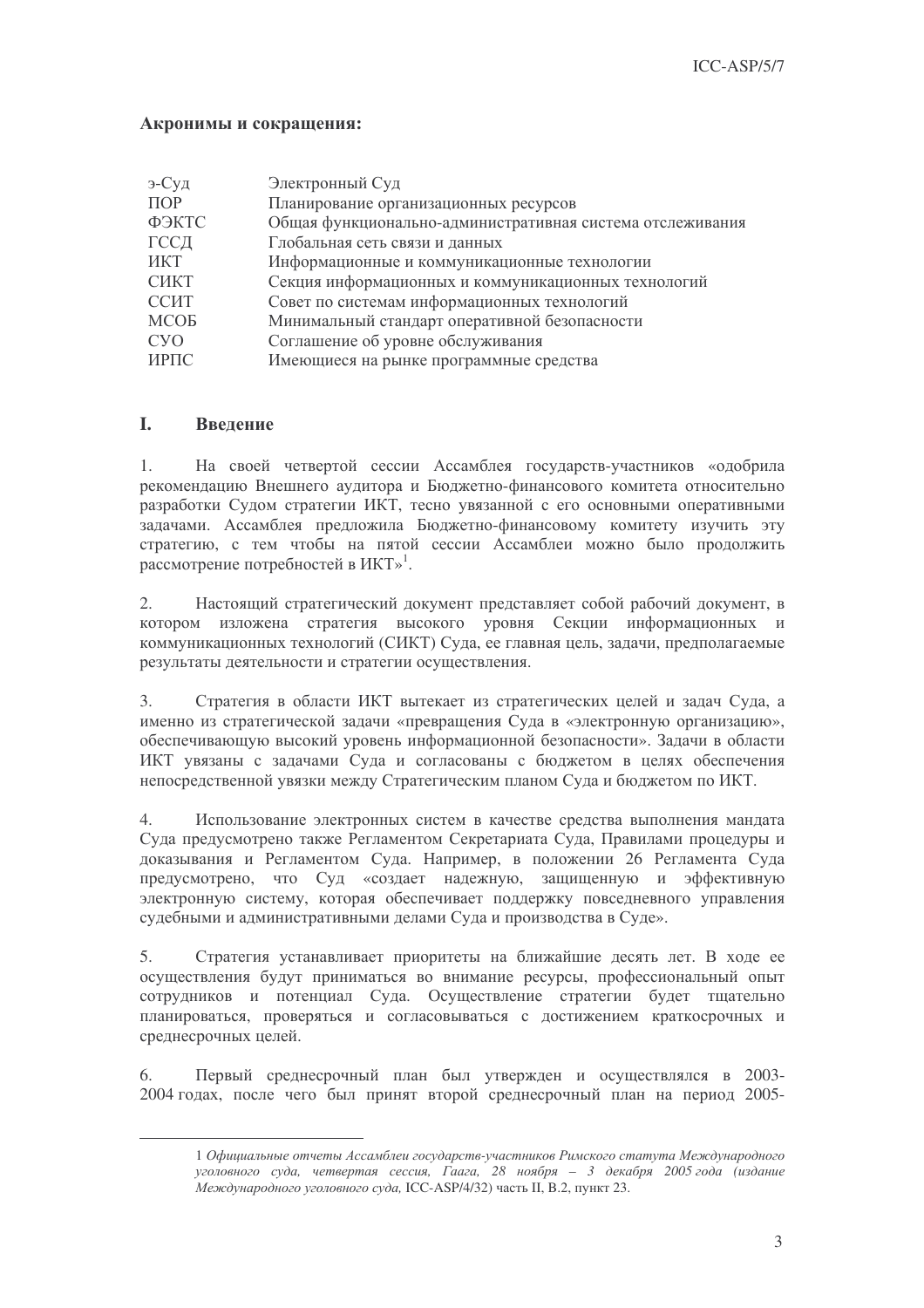2006 годов, который по-прежнему является руководством для осуществления текущей программы. В настоящее время выполняется следующая директивная программа:

- a) среднесрочный план на период 2003-2004 годов
- стратегический обзор ИКТ и оценка рисков, связанных с такими  $b)$ технологиями, на 2004-2005 годы
- среднесрочный план на 2005-2006 годы  $\mathcal{C}$ )
- стратегический документ на 2006-2016 год (является основой для  $\mathrm{d}$ Стратегического плана).

Руководящим органом для Секции информационных и коммуникационных  $7\overline{ }$ технологий является Совет по системам информационных технологий (ССИТ). Он осуществляет руководство процессом разработки и осуществления стратегии для технологических и информационных систем и работает над созданием стратегий в области информационных и коммуникационных технологий для всего Суда, как это излагается в документе с изложением его круга ведения. На основе инвестиционных планов и тшательного технического анализа устанавливаются первоочерелные залачи и готовятся решения относительно инвестиций в информационно-коммуникационные технологии.

#### II. Изложение главных целей в области ИКТ

 $\mathsf{R}$ Главная задача СИКТ заключается в том, чтобы оказывать содействие Суду в выполнении его функций и задач. Она будет решать эту задачу, применяя ориентированный на потребителей подход, в целях создания и сохранения достаточно належной. безопасной и масштабной информационно-коммуникационной системы, инфраструктуры и конфигурации, которые позволят Суду выполнять его задачи комплексным и эффективным образом.

#### III. Задачи

СИКТ установила четыре основные задачи. Секция может определить многие 9. стратегические задачи Суда, однако главными целями, на которых основывается стратегия СИКТ и которые определяют направления его деятельности, являются задачи 1, 2, 9, 12 и 20. Эти задачи соотносятся с требованиями, предусмотренными в Положениях Суда и Положениях Секретариата. Ниже излагаются задачи, которые отражают цели Суда. Однако порядок их изложения не свидетельствует о степени их приоритетности.

- Дальнейшая работа по созданию общей и надежной инфраструктуры в a) области информационных технологий (ИТ) с учетом потребностей клиентов и согласованного уровня обслуживания во всех оперативных областях.
- $b)$ Обеспечение надежного доступа к информационным системам и поддержка полной мобильности пользователей в данной области при сохранении необходимой конфиденциальности и комплексного характера обработанной и хранящейся информации в глобальных информационных и коммуникационных сетях.
- Работа с пользователями должна быть направлена на обеспечение того.  $c)$ чтобы во всех информационных системах надлежащим образом учитывались оптимальные и рациональные методы работы при наименьших затратах.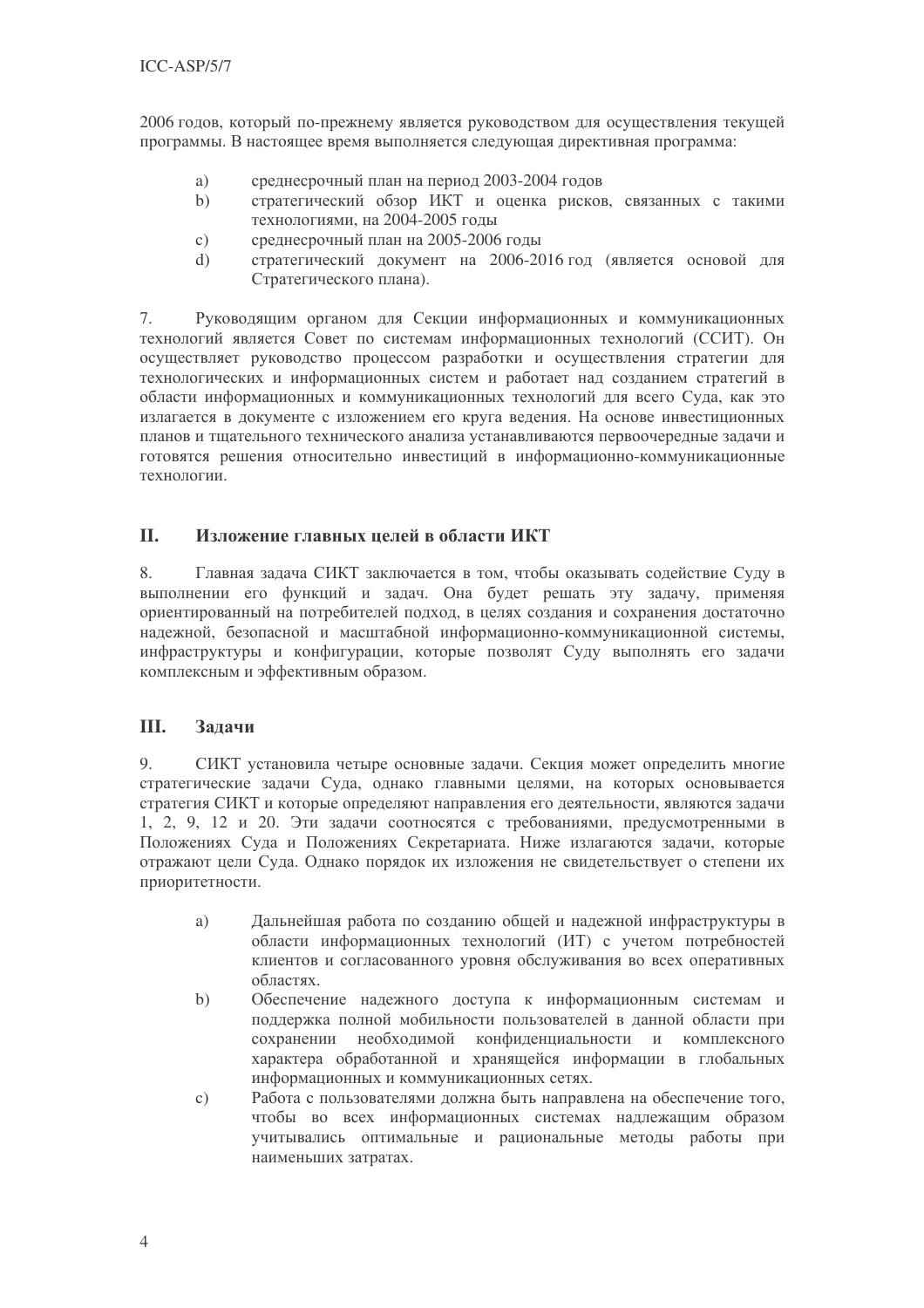$d)$ Полная интеграция с использованием электронных средств по всем аспектам рассматриваемых дел начиная от контроля за ситуациями и проведения расследований и кончая оказанием содействия судебной системе в судебном преследовании и осуществлении всех этапов судебного разбирательства (электронный Суд).

| Стратегические задачи                 | Задачи в сфере ИКТ (в                         | Порядок их увязывания                          |  |
|---------------------------------------|-----------------------------------------------|------------------------------------------------|--|
| Суда                                  | увязке с задачами Суда)                       |                                                |  |
| Задача 1: Проведение                  | 1. Обеспечение                                | Эффективные расследования                      |  |
| энного количества                     | функционирования общей                        | и судебные разбирательства                     |  |
| расследований и энного                | и надежной                                    | требуют надежных и                             |  |
| количества судебных                   | инфраструктуры в                              | безопасных систем                              |  |
| разбирательств с учетом               | области информационно-                        | аудиоинформационной                            |  |
| получения внешней                     | телекоммуникационных                          | поддержки для обеспечения                      |  |
| поддержки.                            | технологий на основе                          | выполнения функций Суда.                       |  |
|                                       | ориентированных на                            |                                                |  |
| Задача 2: Внедрение                   | пользователей                                 | Для операций на местах, как,                   |  |
| системы оценки всех                   | потребностей и                                | например, расследования и                      |  |
| рисков в сфере                        | согласованного уровня                         | защита свидетелей,                             |  |
| безопасности при                      | обслуживания во всех                          | необходимо оборудование,                       |  |
| соблюдении                            | оперативных областях.                         | которое функционировало бы                     |  |
| максимальной                          |                                               | с максимально высоким                          |  |
| безопасности всех                     |                                               | уровнем надежности.                            |  |
| участников в                          |                                               |                                                |  |
| соответствии с Римским                |                                               |                                                |  |
| статутом.                             |                                               |                                                |  |
| Задача 9: Разработка и                | 2. Обеспечение                                | Обеспечение необходимым и                      |  |
| создание структуры,                   | надежного доступа и                           | надежным видео-и                               |  |
| предназначенной для                   | содействие максимально                        | радиооборудованием для                         |  |
| обеспечения открытых                  | полному использованию                         | осуществления                                  |  |
| судебных разбирательств               | гибких возможностей                           | информационно-                                 |  |
| транспарентности и всех               | данной системы при                            | пропагандистской                               |  |
| судебных процессов для                | сохранении                                    | деятельности. Создание                         |  |
| местной и                             | конфиденциального и                           | безопасных глобальных                          |  |
| международной                         | комплексного характера                        | коммуникационно-                               |  |
| аудитории.                            | обработанной и хранимой                       | информационных сетей                           |  |
|                                       | информации в                                  | позволит транслировать                         |  |
|                                       | глобальных                                    | информацию о судебных                          |  |
|                                       | коммуникационных и                            | разбирательствах в                             |  |
|                                       | информационных                                | различных точках земли.                        |  |
|                                       | системах Суда.<br>3. Работа с клиентами       |                                                |  |
| Задача 12: Создание                   |                                               | Обеспечение эффективности                      |  |
| системы программ в                    | направлена на                                 | и рационализации                               |  |
| целях достижения                      | обеспечение того, чтобы                       | повседневной практики с                        |  |
| оптимального уровня                   | все информационные                            | учетом административных                        |  |
| качества при гарантии<br>максимальной | системы надлежащим<br>образом отражали        | издержек. Целенаправленные                     |  |
|                                       |                                               | процессы в рамках                              |  |
| эффективности.                        | наиболее эффективные<br>процессы повседневной | Организации способствуют<br>повышению качества |  |
|                                       | рабочей деятельности при                      |                                                |  |
|                                       |                                               | получаемых результатов.                        |  |
|                                       | наименьших затратах.                          |                                                |  |
|                                       |                                               |                                                |  |

### Таблица 1. Увязывание целей в области ИКТ со стратегическими задачами Суда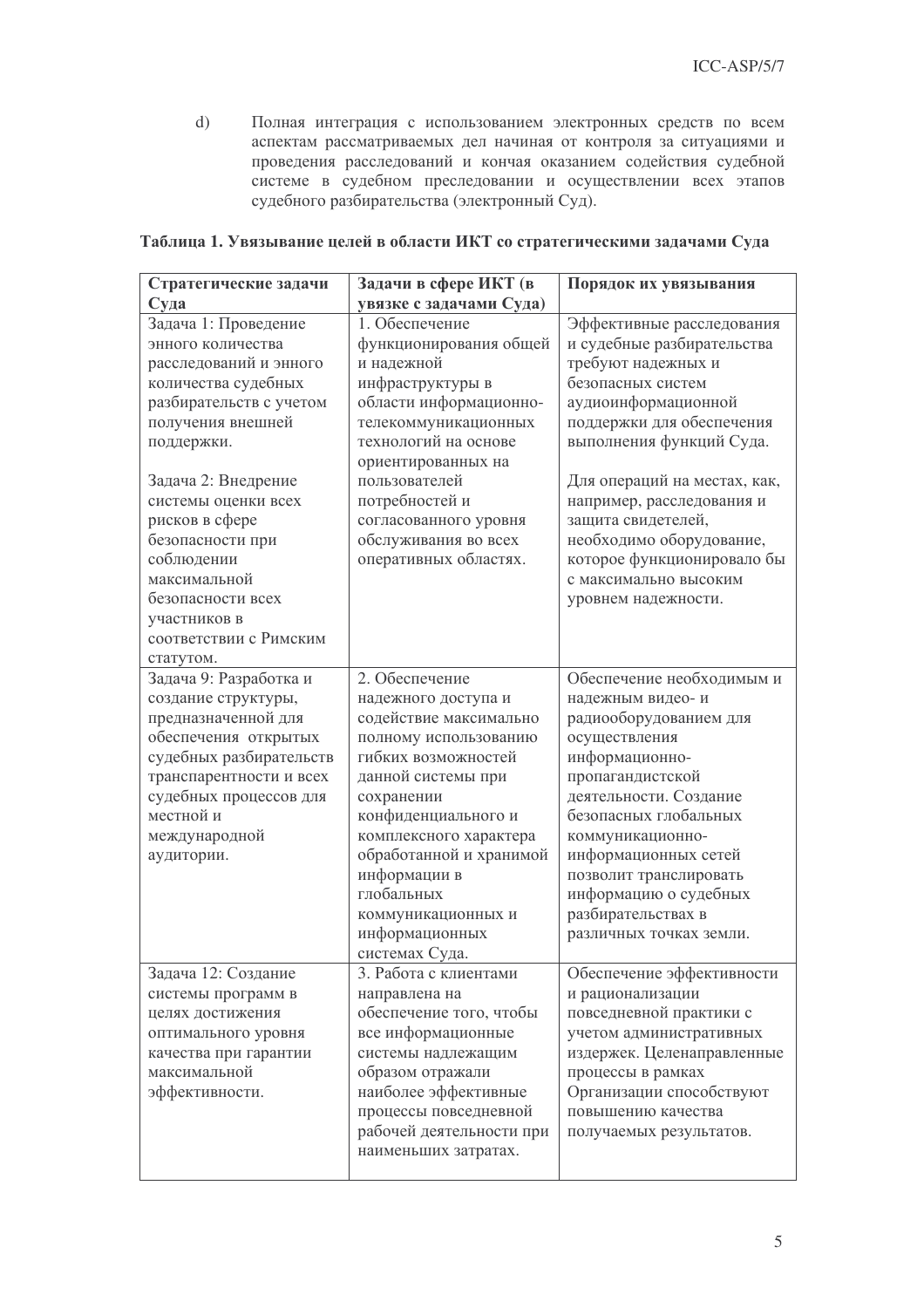| Стратегические задачи | Задачи в сфере ИКТ (в   | Порядок их увязывания        |
|-----------------------|-------------------------|------------------------------|
| Суда                  | увязке с задачами Суда) |                              |
| Задача 20: Создание   | 4. Полная интеграция с  | Комплексные системы          |
| «электронной»         | помощью электронных     | обеспечат более высокий      |
| организации,          | средств всех данных по  | уровень эффективности и      |
| обеспечивающей        | всем аспектам           | безопасности и станут более  |
| высокую степень       | конкретных дел, начиная | эффективными с точки         |
| информационной        | от контроля за          | зрения затрат в долгосрочной |
| безопасности.         | ситуациями, проведением | перспективе. Всестороннее    |
|                       | расследований и кончая  | рассмотрение судебной и      |
|                       | содействием в           | административной             |
|                       | проведении судебных     | информации с учетом всей     |
|                       | разбирательств по       | информации позволит свести   |
|                       | рассмотрению и ведению  | до минимума ошибки,          |
|                       | дел на всех этапах      | которые неизбежно            |
|                       | судебного процесса      | возникают в нынешних         |
|                       | (электронный суд)       | системах, использующих       |
|                       |                         | печатные варианты            |
|                       |                         | документов.                  |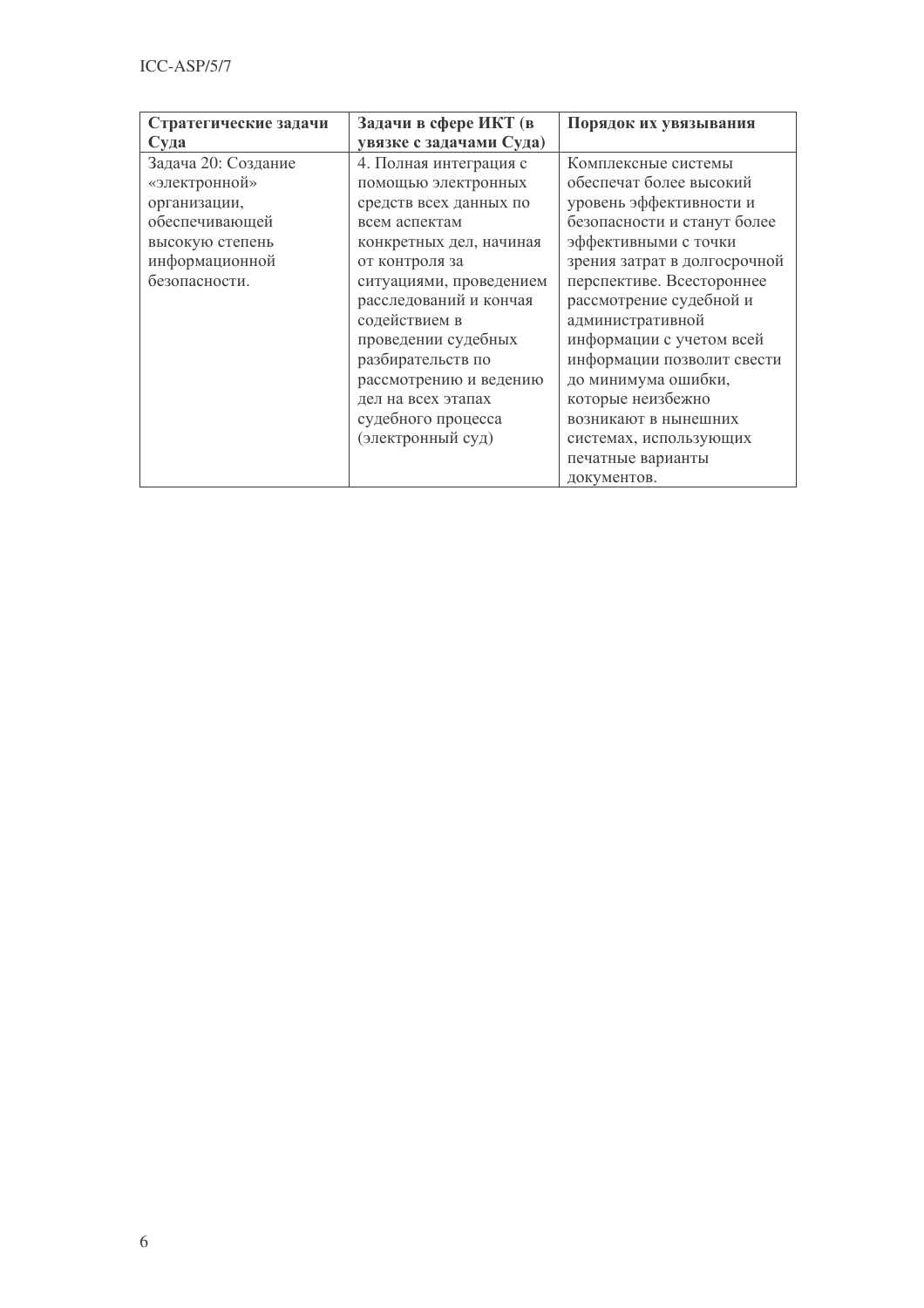| Задачи                  | Показатели                        | Ожидаемые результаты         |  |
|-------------------------|-----------------------------------|------------------------------|--|
|                         | деятельности                      |                              |  |
| Внедрение общей и       | Время обновления                  | 99,2% от среднего уровня     |  |
| безопасной              | системы с разбивкой по            | общесистемного обновления    |  |
| информационно-          | часам ее эксплуатации.            | без каких-либо               |  |
| коммуникационной        |                                   | незапланированных внешних    |  |
| инфраструктуры,         |                                   | доступов.                    |  |
| основанной на           |                                   |                              |  |
| потребностях клиентов и | Количество запросов,              | 99,2 % запросов на           |  |
| согласованных уровнях   | направленных и                    | обслуживание и оперативную   |  |
| обслуживания во всех    | согласованных в рамках            | поддержку, по которым были   |  |
| оперативных областях.   | соглашения об уровне              | приняты меры в               |  |
|                         | обслуживания (СУО) с              | согласованные сроки, как это |  |
|                         | разбивкой по количеству           | предусматривается в          |  |
|                         | запросов.                         | соглашении об уровне         |  |
|                         |                                   | обслуживания.                |  |
| Обеспечение надежного   | Количество успешно                | Обеспечение и поддержка      |  |
| доступа к хранимой в    | проведенных миссий без            | работы 99,5% миссий и        |  |
| Суде информации в       | каких-либо претензий в            | слушаний в Суде.             |  |
| рамках глобальных       | связи с ИКТ с разбивкой           |                              |  |
| коммуникационных и      | по количеству миссий и            |                              |  |
| информационных сетей.   | слушаний.                         |                              |  |
|                         | Количество                        | Никакая информация не        |  |
|                         | конфиденциальных                  | должна разглашаться по       |  |
|                         | случаев, когда была               | причинам технического        |  |
|                         | представлена                      | характера (99,9%).           |  |
|                         | информация, с разбивкой           |                              |  |
|                         | по количеству дел,<br>связанных с |                              |  |
|                         | конфиденциальной                  |                              |  |
|                         | информацией.                      |                              |  |
| Работа с клиентами в    | Количество слушаний,              | Рационализация процесса      |  |
| целях обеспечения того, | проведенных в условиях            | представления информации в   |  |
| чтобы все               | оглашения и обработки             | Суде (50%).                  |  |
| информационные          | материалов судебных               |                              |  |
| системы надлежащим      | разбирательств в                  |                              |  |
| образом учитывали       | электронной форме с               |                              |  |
| оптимально              | разбивкой по общему               |                              |  |
| организованные процессы | количеству судебных               |                              |  |
| повседневной            | разбирательств.                   |                              |  |
| деятельности при        |                                   |                              |  |
| наименьших излержках.   |                                   |                              |  |

## Таблица 2. Согласование задач в области ИКТ с описательной частью бюджета по информационно-коммуникационным технологиям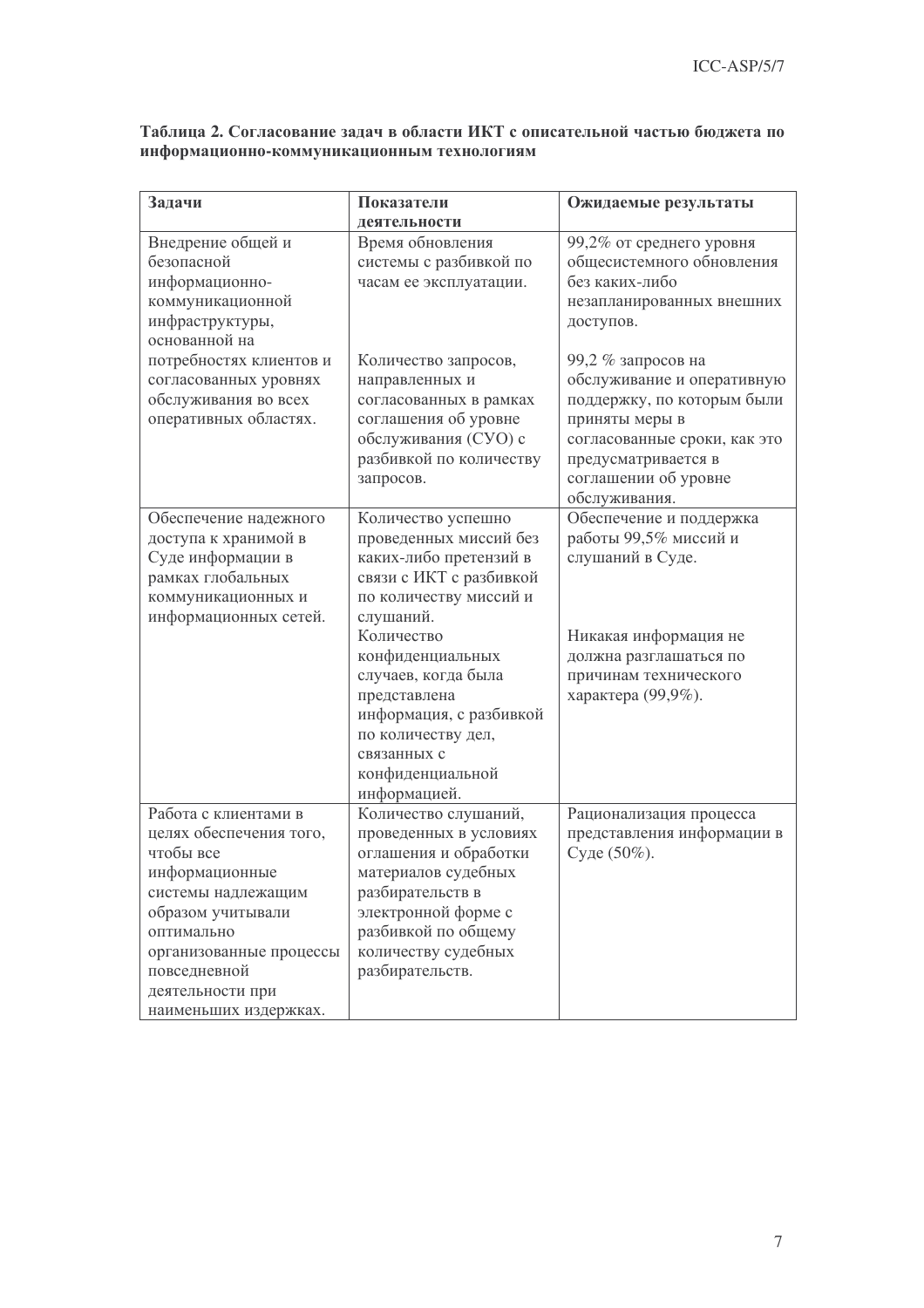| Задачи                   | Показатели             | Ожидаемые результаты     |  |  |
|--------------------------|------------------------|--------------------------|--|--|
|                          | деятельности           |                          |  |  |
| Полная интеграция с      | Количество             | Улучшение доступа к      |  |  |
| использованием           | интеграционных пунктов | судебным и               |  |  |
| электронных средств всех | между различными       | административным данным  |  |  |
| данных, касающихся всех  | электронно-            | при надлежащей поддержке |  |  |
| аспектов дел, начиная от | информационными        | со стороны Суда и        |  |  |
| контроля за ситуациями и | системами, отражающими | обеспечения доступа к    |  |  |
| проведения               | различные этапы        | документам и материалам  |  |  |
| расследований и кончая   | рассмотрения дел,      | исследований             |  |  |
| поддержкой в деле        | планирования процесса  |                          |  |  |
| судебного расследования  | подготовки бюджета и   |                          |  |  |
| и осуществления защиты   | несения расходов.      |                          |  |  |
| на всех этапах судебного |                        |                          |  |  |
| разбирательства          |                        |                          |  |  |
| (электронный Суд)        |                        |                          |  |  |

#### IV. Стратегия, направленная на достижение поставленных целей

 $10<sub>1</sub>$ Намечено разработать следующую стратегию, которая будет направлена на решение следующих задач:

- установление ИКТ-контактов между организацией и ее клиентами и  $\overline{a}$ обеспечение преемственности обслуживания и использования систем безопасности, которыми могут воспользоваться все ее пользователи во всех оперативных областях (задача 1 в сфере ИКТ);
- $h)$ создание глобальной коммуникационно-информационной сети (ГССД) (задача 2 в области информационно-коммуникационных технологий);
- обеспечение того, чтобы информационные системы отражали текущую  $c)$ практику и оптимальные методы работы (задача 3 в сфере ИКТ);
- создание и интегрирование административных и судебных систем ПОР  $\mathbf{d}$ в целях создания Суду возможностей для работы в качестве электронного суда с использованием электронных подписей, электронного архивирования, видеосвязей и кодированных речевых и информационных сообщений и систем их хранения (задача 4 ИКТ).

#### Стратегия 1 – Увязывание работы в сфере ИКТ с задачами Организации  $\mathbf{A}$ .

### Ожидаемые результаты

 $11$ Обновленные общеорганизационные стандартные средние данные,  $He$ допускающие какого-либо незапланированного внешнего доступа, и предоставляемые на высоком уровне запросы на обслуживание и оперативную поддержку, ответы на которые представляются в согласованные сроки, как это предусмотрено в соглашении об уровне обслуживания.

### Обеспечение качественного обслуживания

 $12.$ Интеграция ИКТ в оперативную деятельность Организации в данной области в качестве стратегического инструмента Организации, а не только в плане связанных с этим издержек. СИКТ будет выполнять функции ориентированного на потребителей подразделения и своевременно информировать их о ходе выполнения их запросов, а также оказывать услуги для решения их задач.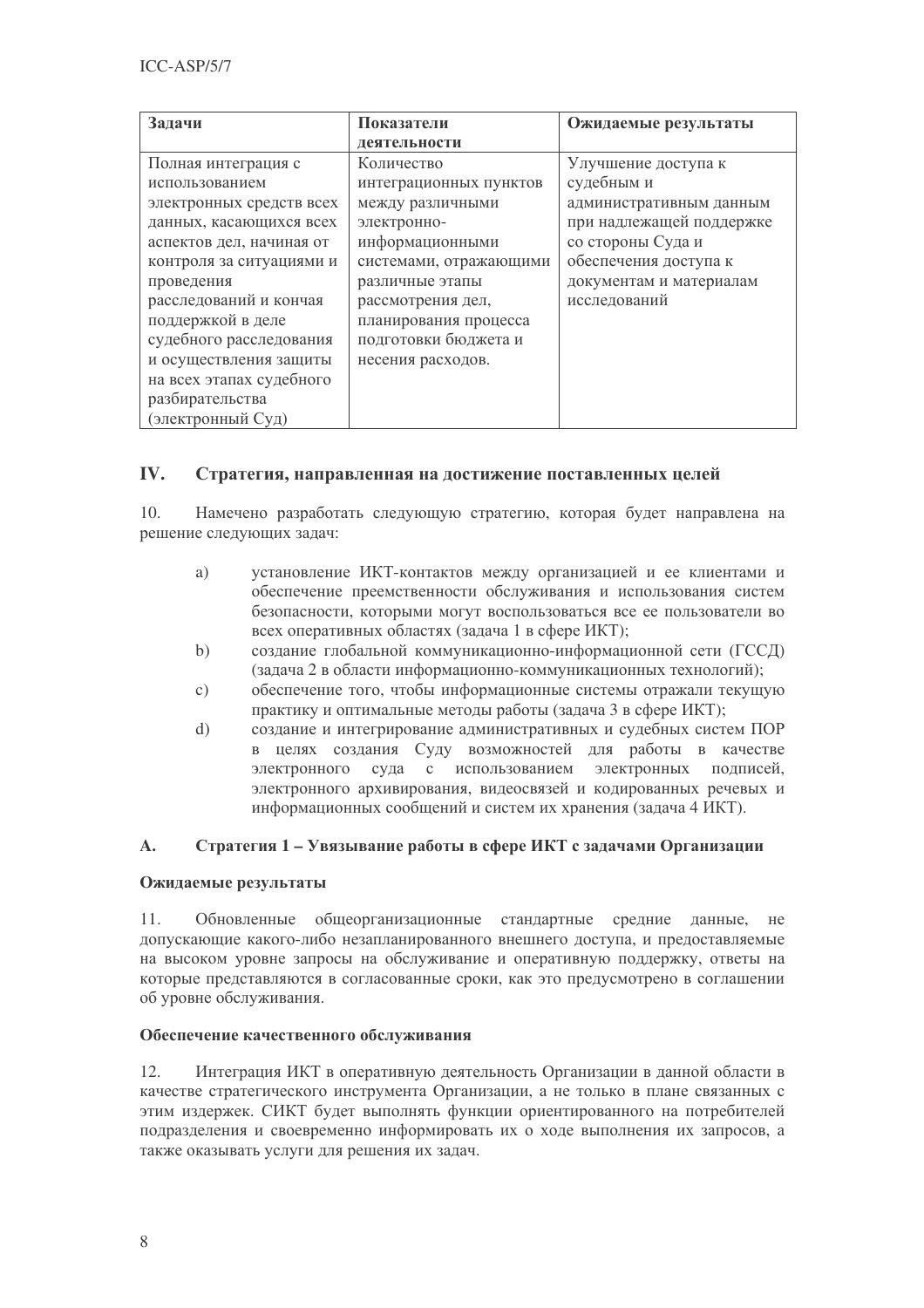#### Работа по линии всех основных проектов

 $13$ Обеспечение поддержки всех основных инициатив в области ИКТ на индивидуальной основе путем разъяснения необходимости новых инвестиций, среднесрочных и долгосрочных затрат, расходов на выполнение необходимой леятельности и тех преимуществ, которые инвестиции могут дать организации. Все это должно обеспечиваться с помощью соответствующих программ подготовки кадров при том условии, что эти инвестиции будут в полной мере утверждаться пользователями.

### Расширение доступа к системам

При условии выделения утвержденных средств для обеспечения того, чтобы 14. слушания в залах судебных палат не задерживались из-за отсутствия информационнокоммуникационных систем. Злесь преследуется задача обеспечения того, чтобы свести до минимума все потенциальные задержки. Об эффективности этой деятельности будут свидетельствовать материалы внутренних публикаций по итогам ежемесячной работы информационных систем, основанные на данных, согласованных на соответствующих уровнях обслуживания.

#### $\mathbf{R}$ . Стратегия 2 – Создание глобальной системы связи и данных (ГССД)

### Ожидаемые результаты

Значительная часть (99,5%) всех расходов на расследования, поездки и 15. судебные слушания осуществлялись в соответствии с утвержденным планом, и при этом не должна разглашаться никакая конфиденциальная информация, доступная благодаря современным технологиям.

 $16<sup>1</sup>$ Крупномасштабная модульная глобальная система связи и данных, основанная на комплексном подходе к решению соответствующих проблем, позволяет объединить в единую сеть все отделения на местах и подключить их к системе органов Суда, а также дать Суду возможность разукрупнить свои базы данных.

### Система одного Суда

Создание надежной единой сети, связывающей все точки расположения  $17.$ отделений Суда с использованием сочетания оптико-волоконных спутниковых беспроводных технологий, а также зеркальных сайтов. Эта унифицированная сеть позволит Суду использовать при необходимости все свои прикладные программы в отделениях на местах. Преимущество данного метода заключается в том, что он позволяет снизить расходы на связь, например, на затраты на телефонные звонки, производимые с отделений на местах в штаб-квартиру, которые отныне будут квалифицироваться как внутренние звонки. Суд может воспользоваться этими преимуществами и проверить надежность мобильной телефонной связи с применением спутниковых систем для снижения расходов на международную связь.

По мере возможности использовать средства Организации Объединенных 18. Наций для создания отделений на местах и задействования их средств связи и материально-технического обеспечения. Суд является одной из структур в системе обеспечения безопасности Организации Объединенных Наций, а это включает соблюдение требований МСОП. Это подразумевает установление тесного контакта с системами двусторонней радиосвязи Организации Объединенных Наций. А преимущество этой системы и выгоды от ее использования дают дополнительные плюсы при использовании глобальной спутниковой инфраструктуры Организации Объелиненных Напий.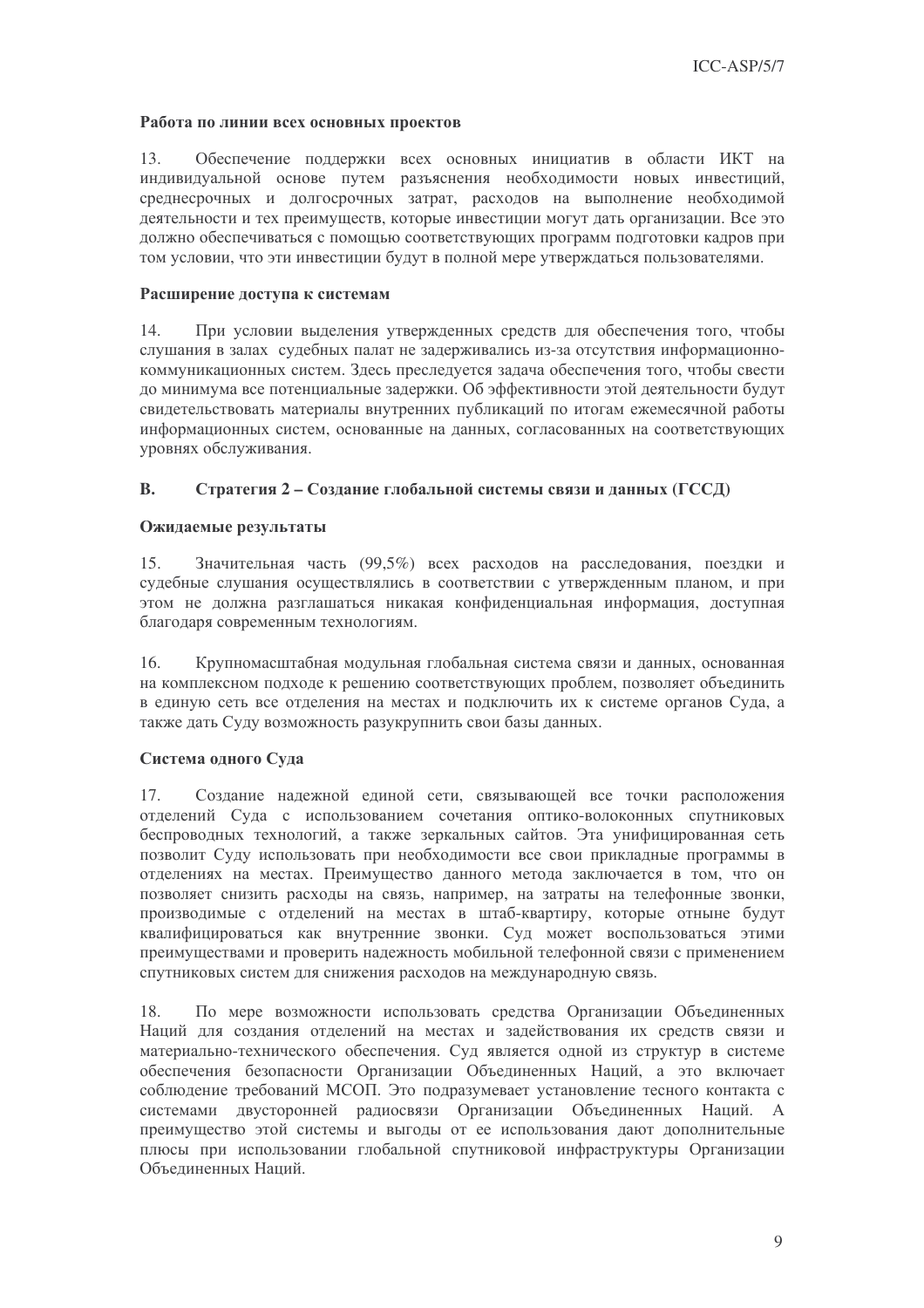### Инфраструктура

19. Немаловажное значение имеет создание общеорганизационной стандартной системы инфраструктуры во всех помещениях Суда для оказания содействия в работе ГССД. И здесь не последнюю роль играет налаженная инфраструктура, которая должна быть достаточно мощной и надежной для обеспечения работы персональных компьютеров, сетей и оперативных систем, функционирующих в увязке с нынешним программным обеспечением.

20. ССИТ уже установила долгосрочные стратегические партнерские отношения с поставщиками аппаратного и программного обеспечения, с тем чтобы как можно лучше использовать средства, выделенные на долгосрочную перспективу. Для соблюдения этих стандартов партнеры должны выполнять действующие в НАТО требования в отношении обеспечения безопасности и официальные оперативные процедуры.

 $21.$ Места расположения персональных компьютеров, принтеров, серверов, телефонов, радиоаппаратов, спутникового оборудования, хранилищ баз данных, прикладных программ и так далее, должны быть унифицированы, с тем чтобы можно было обслуживать определенное количество оборудования и информационных систем при минимальном количестве сотрудников.

 $22.$ Для дальнейшего функционирования Суда одним из важнейших элементов является ключевая информационно-технологическая инфраструктура. Без этих систем и инфраструктуры невозможно добиться прогресса ни в одной из самых главных областей. Эти системы включают:

- настольные компьютеры и принтеры современного поколения (они поa) прежнему будут использоваться в рамках четырехлетней программы замены оборудования);
- файловые серверы современного поколения (они будут по-прежнему  $b)$ использоваться в рамках трехлетней программы замены оборудования) и обновленные оперативные системы и базы данных;
- $\mathcal{C}$ ) создание сертифицированных систем подключения ланных  $\overline{M}$ использования инфраструктуры во всех помещениях Суда;
- создание надлежащей сетевой инфраструктуры для оказания поддержки  $d)$ в обеспечении соблюдения минимальных стандартов оперативной безопасности (МСОБ) в рамках осуществления по мере необходимости программы замены оборудования.

### Складские помешения

СИКТ предоставит конкретные данные и мультимедийные средства для 23. хранения информации на своих утвержденных платформах. Для обеспечения доступа к системам хранения данных постоянно будет действовать система хранения информации. Ежегодно система хранения данных будет пересматриваться, с тем чтобы оценить возможности ее расширения, укрепления и/или замены, если в этом возникнет необхолимость.

### Система организации информации

В свете характера своей работы Суд, как и большинство уголовных судов, 24. трибуналов и национальных судов, будет организовывать и использовать свои собственные информационные системы и обеспечивать соблюдение требований безопасности, связанных с этой информаций. Организуя работу своих служб, Суд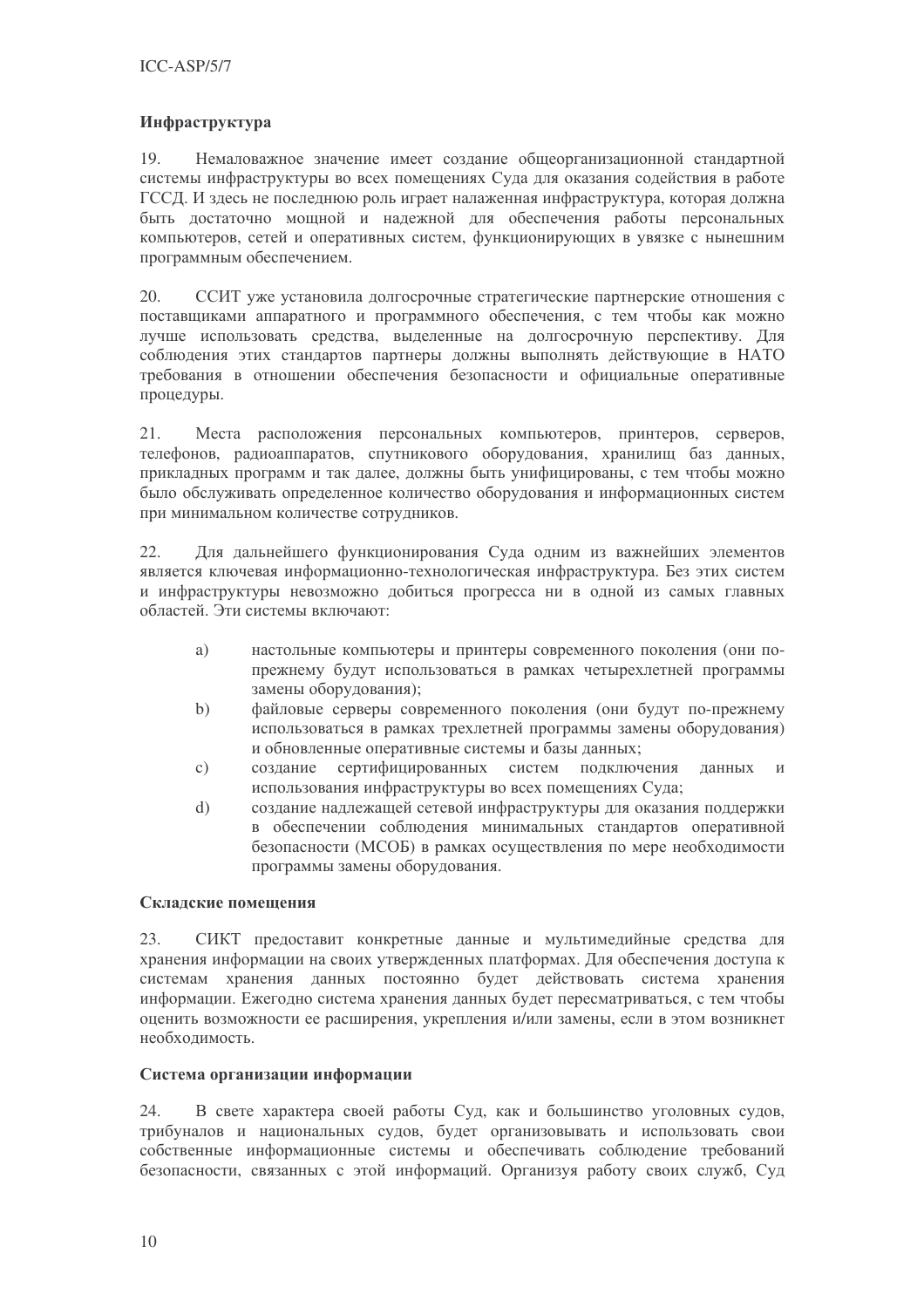создаст необходимую компьютерную инфраструктуру и обеспечит соответствующее безопасное планирование и координацию. Однако для организации безопасной работы группа по обеспечению безопасности информационной инфраструктуры обеспечивала нормальное функционирование систем и предоставление, по мере необходимости, достоверной информации.

25. Система организации информации будет построена на основе существующей системы оптимальной практики. Уже имеется общая база данных и стандарты по прикладным программам, которые должны упорядочить функции вспомогательного обеспечения, которые необходимы для создания и ведения базы данных. На данном этапе создается единая система в рамках всего Суда, обеспечивающая отчетность, обмен данными, хранение документов, вывод информации и самостоятельное обслуживание сотрудников.

26. Система ИКТ (прикладные программы и базы данных) построена с использованием коммерческих прикладных программ, которые носят название ИРПС. Ланная система несколько отличается от практики использования больших команд разработкой программного программистов. занимающихся обеспечения  $\overline{M}$ обслуживающих все необходимые системы, что в долгосрочной перспективе может оказаться очень дорогим начинанием. В тех случаях, когда нет необходимости создавать собственные системы или можно использовать уже имеющиеся системы без внесения в них серьезных изменений, не исключена возможность привлечения субподрядчиков или их агентов.

#### $C_{\bullet}$ Стратегия 3 - Обеспечение соответствия информационных систем общеорганизационной практике

#### Ожидаемые результаты

Повышение эффективности информационной работы в Суде на 50%. 27. Упорядочивание повседневной работы Суда позволит создать общий банк данных, включающий процедуры, на основании которых Организация сможет построить и упорядочить порядок своей работы контролируемым образом, а также сопоставлять их с аналогичными функциональными областями других организаций.

Рационализация процесса работы представляет собой улучшение общих  $28$ процедур деятельности на отдельных этапах в целях выполнения поставленных задач или даже их перевыполнения.

### Повышение эффективности работы

СИКТ активно вела работу в данной области и намерена делать это и в 29. будущем. Она создала Отделение по вопросам управления проектами и анализу общеорганизационной деятельности. Это подразделение отвечает за анализ потребностей пользователей и оказание им помощи в документировании их процессуальных материалов. У Организации уже имеются сотни документов, которые зарегистрированы и связаны друг с другом. Возможно, это станет подспорьем в ее работе по перестройке своей деятельности по осуществлению будущих проектов.

Цель разработки (подготовки) организационной процедуры заключается в 30. организации и выполнении конкретных задач, что поможет Организации выявить плюсы и минусы потенциальных затрат и расходов. Решение этих задач позволило бы должностным лицам Суда и исполнительным руководителям лучше понять и организовать функционирование внутренней и внешней системы работы Суда.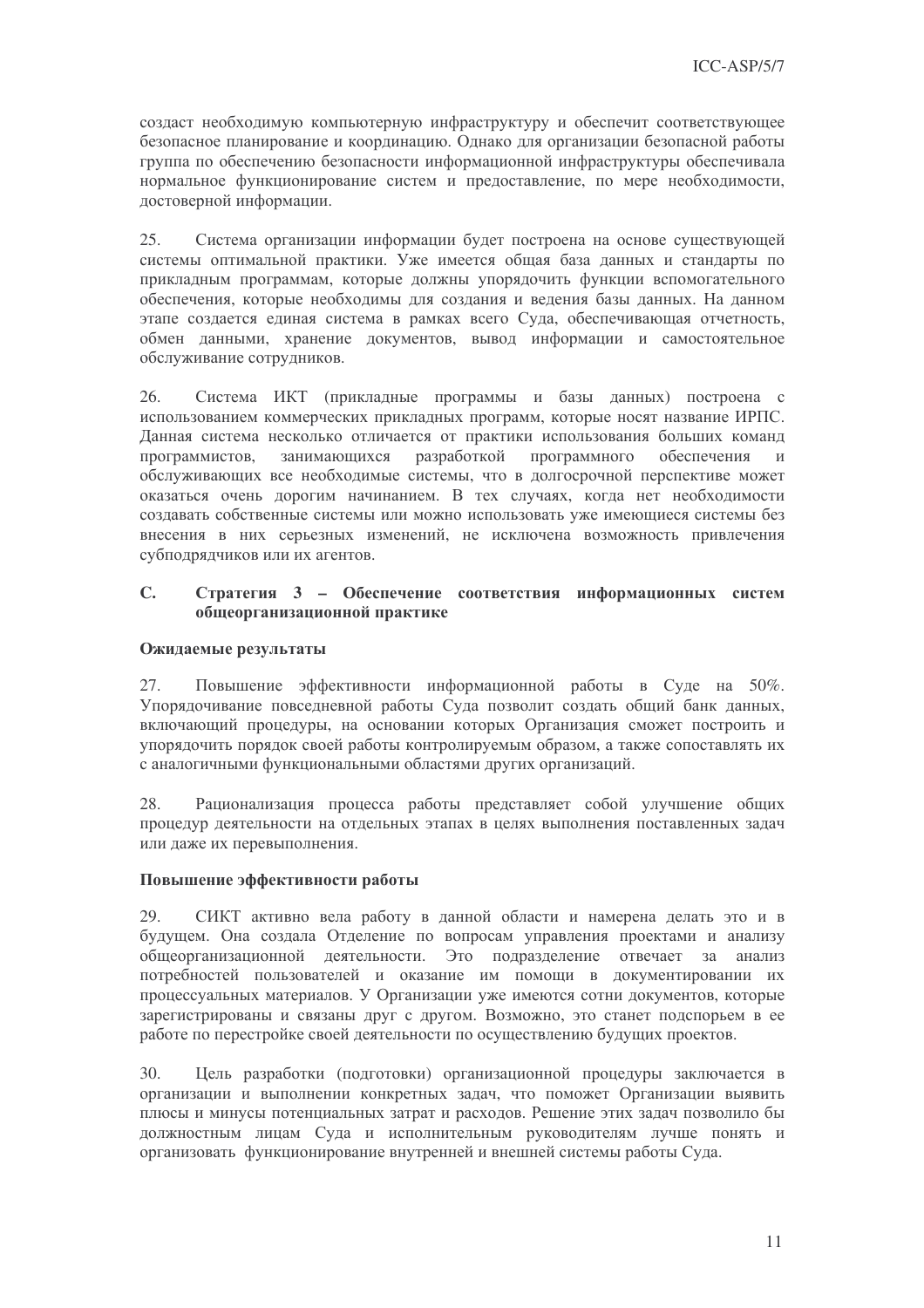### Управление информацией и хранилище данных

 $31.$ Строго организованные комплексные системы, будь то административные или судебные, помогут Суду воплотить имеющуюся информацию в конкретные данные. В банке данных, в котором можно получить доступ к имеющимся сведениям с использованием средств извлечения информации. как например. системы автоматизированного поиска данных, можно будет получить конкретную информацию и составить конкретные сценарии, которые помогут принять необходимые деловые решения.

32. Для того чтобы свести до минимума свои инвестиционные издержки и сократить общие расходы, Суду придется пересмотреть все запросы, связанные с функциональными возможностями новых информационных систем, с учетом имеющегося потенциала. Только в тех случаях, когда нет новых возможностей или нельзя расширить уже имеющиеся возможности, можно приобретать или разрабатывать новые прикладные программы. Стратегическая задача, заключающаяся в ограничении числа прикладных программ, также ведет к увеличению общих расходов для Организации, поскольку для каждой новой прикладной программы необходимы машинное и программное обеспечение, работа по подготовке новых сотрудников, вспомогательная поддержка, эксплуатационные ресурсы и дополнительные штатные сотрудники.

#### D. Стратегия 4 - Интеграция административных и судебных систем ПОР

### Ожилаемые результаты

Улучшение доступа к судебным и административным данным Суда при 33. создании надежной системы судебной отчетности и улучшение юридических исследовательских возможностей. Интеграция будет способствовать тому, что созданные системы помогут оптимизировать работу Суда и давать своевременную и точную информацию исполнительному руководству и сотрудникам.

### Электронный суд

34. Электронный суд - это суд, в котором документы и вспомогательные материалы обрабатываются в электронной форме, свидетельские показания готовятся и представляются в электронной форме, подготовка судебных помешений осуществляется с применением электронных средств, стороны уведомляются о вынесенных решениях по электронным каналам, своевременная информация предоставляется судьям и вспомогательному персоналу с использованием электронных средств массовой информации, а остальные решения Суда доводятся до сведения широкой общественности через Интернет.

## Система ПОР

35. При создании системы планирования общеорганизационных ресурсов (ПОР) стояла залача (или должна была стоять такая залача) объединить все данные и имеющиеся в Организации процессы в единую унифицированную систему. В типичной системе ПОР должны были использовать различные компоненты аппаратного и компьютерного обеспечения для достижения поставленных перед ней целей. Одним из ключевых элементов большинства систем ПОР является интеграция всех элементов в одну систему. При этом в них используется единая унифицированная база данных для хранения информации по различным системным модулям. Функционирование несудебных административных органов включает такие факторы, как людские ресурсы, финансирование, бюджетные вопросы, закупки, поездки, управление активами. Среди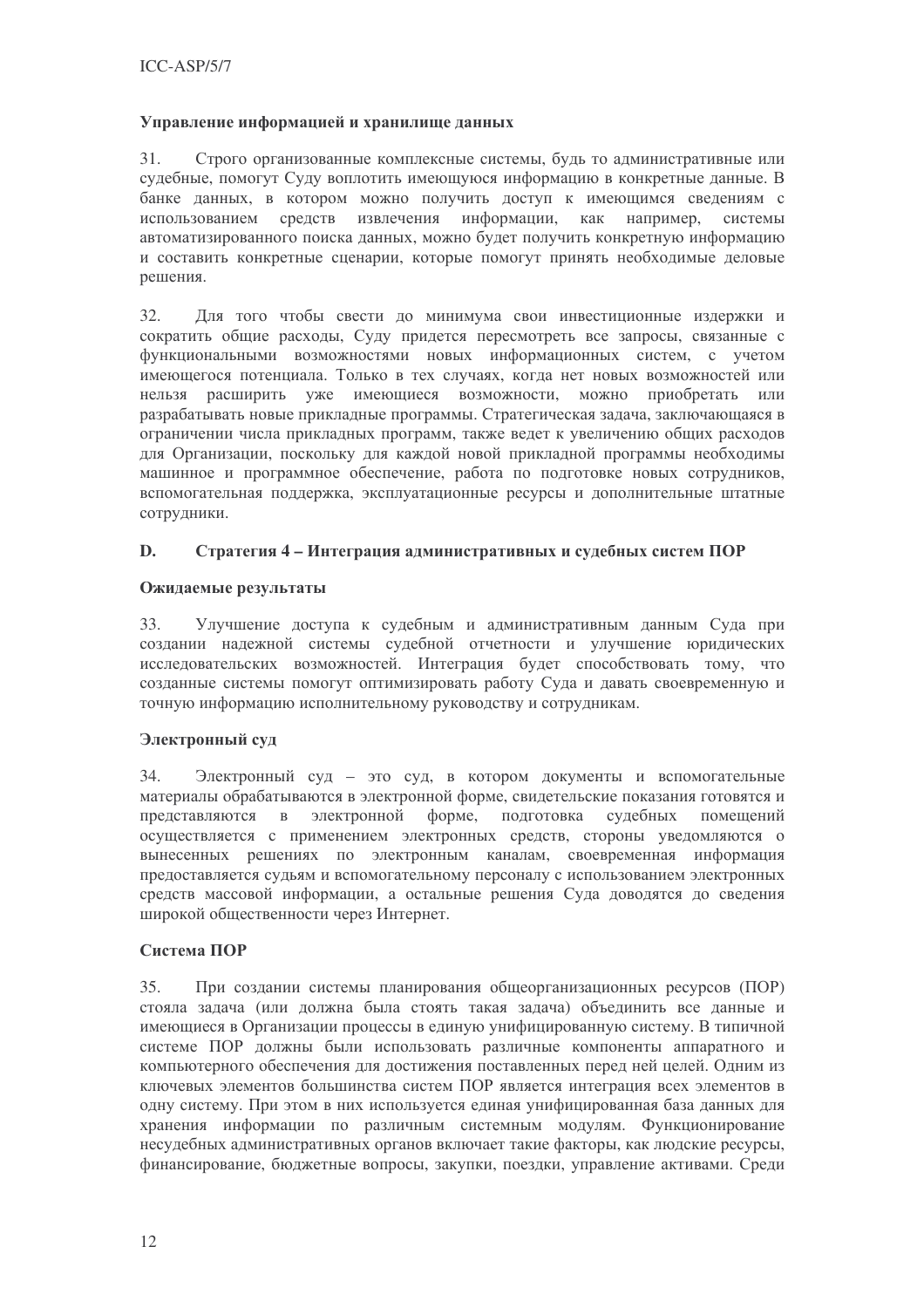планов на будущее - электронные закупки и набор персонала с использованием электронных средств.

36. Решение Суда об использовании системы ПОР (ФЭКТС) рассматривается как одна из стратегических общесистемных инициатив, которые позволят улучшить общую организацию работы в Суде. Системы ПОР будут способствовать улучшению работы Организации и, возможно, будут использованы в качестве действенного инструмента в деле улучшения процесса принятий решений на основе матриц, увязанных с общеорганизационными задачами.

37 Система ФЭКТС предназначена для совершенствования административных процессов во всех управленческих областях. Поэтому она может использоваться в качестве стратегического механизма в рамках упорядочения многих административных функций Организации. Большинство правительственных органов, представителей международных организаций, включая многие организации системы Организации Объединенных Наций, либо уже используют эти системы, либо находятся на этапе их внелрения.

38. Суд приложит все усилия для увязывания своих судебных и административных систем. Процесс принятия решений о выплате компенсации пострадавшим может лежать в одной сфере, однако фактический процесс выплат будет основываться на другой системе; если эти обе системы будут связаны, порядок и система выплаты позволят объединить обе эти системы при минимальном внешнем вмешательстве.

Информированный процесс принятия решений и более качественная система 39. организационного планирования, основывающаяся на улучшении доступа к организационной информации, - это те ключевые аспекты, которые помогут Суду опираться на инвестиции в ПОР-технологии. Сейчас Суд намерен и впредь использовать эти возможности путем расширения судебно-административных функций, как, например, правовая помощь и Целевой фонд для потерпевших, в рамках осуществления программы ФЭКТС. В настоящее время в Суде используется семь прикладных программ, и планируется, что в 2006-2008 годах в рамках программы ФЭКТС будет внедрено еще семь таких программ.

Суд будет также осуществлять стратегии электронного делопроизводства в  $40.$ рамках своих информационно-просветительских программ, которые предусматривают предоставление технических средств для проведения совместной работы, например, создание внутренних электронных систем для внутренней связи и внешних электронных систем для отдельных групп (например, членов АГУ и специальных правовых групп) для обеспечения связи между ними и Судом. В странах с плохо граждане которых привлекаются к уголовной развитой инфраструктурой, ответственности. Суд будет распространять информацию о своем судопроизводстве, используя местные радиостанции, с тем чтобы информировать общественность о своей деятельности. Для удовлетворения этих потребностей необходимо будет создать соответствующий потенциал на местах.

В целях защиты капиталовложений Суда в ИКТ и гармонизации процесса  $41.$ создания информационных систем основные прикладные программы, необходимые для повседневной деятельности всех сотрудников Суда, поставляются исключительно СИКТ. Этой деятельности придан централизованный характер в интересах обеспечения, поддержания и обновления стандартов на информационные системы, с тем чтобы:

a) модели данных, взаимосвязи и информационные потоки между различными прикладными программами были четко определены,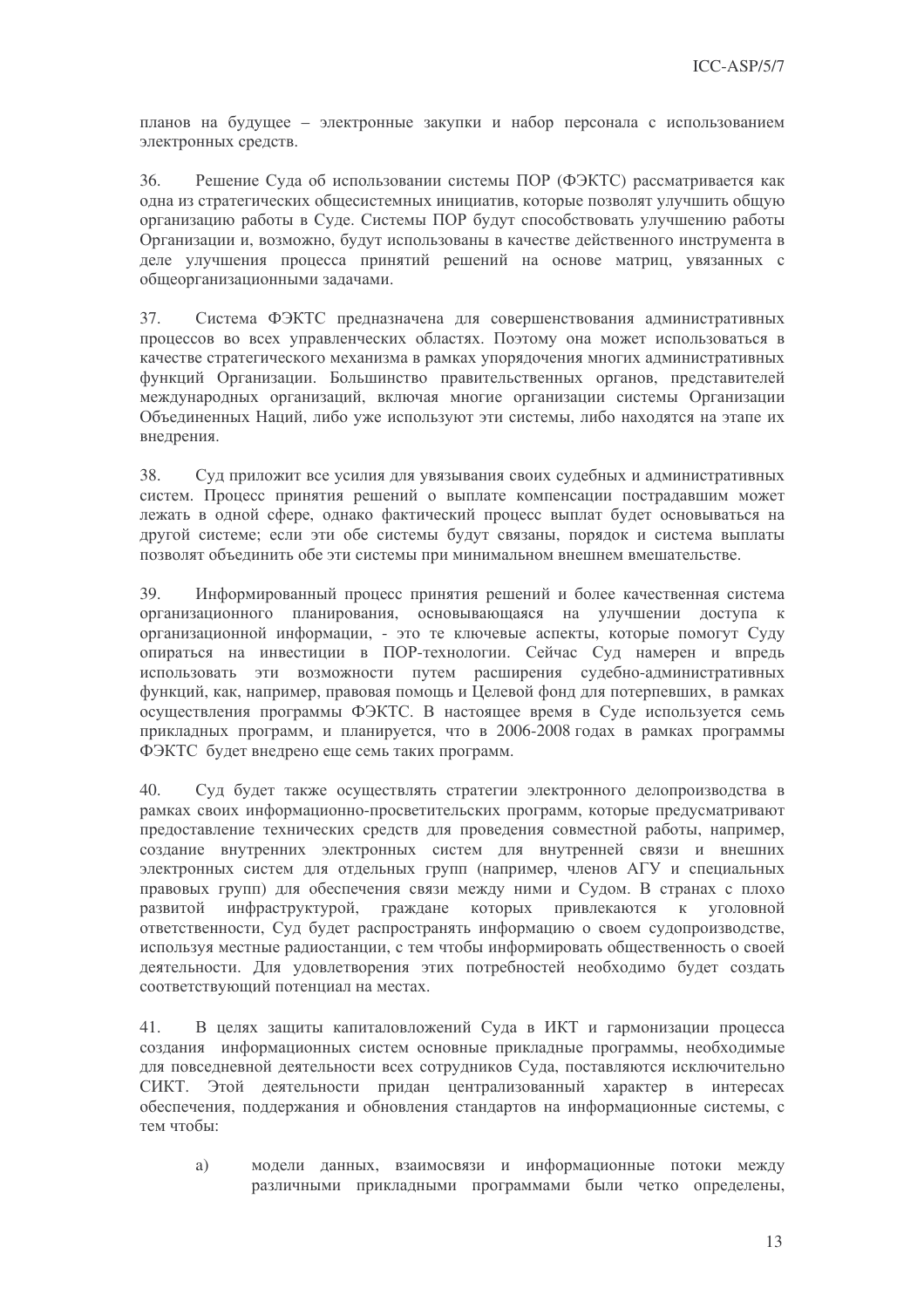задокументированы и по Mepe возможности соответствовали международным стандартам;

- была обеспечена согласованность основных элементов платформы  $b)$ (средств разработки, баз данных, оперативных систем);
- были оптимизированы процессы управления потоками информации о  $\mathcal{C}$ ) судопроизводстве и его анализа;
- $\mathbf{d}$ была оптимизирована статистическая отчетность; и
- были стандартизированы административные системы и средства  $e)$ делопроизводства в рамках всей Организации.

Будут апробированы, разработаны и внедрены следующие прикладные 42. программы по вопросам судопроизводства:

- a) система управления Судом (ситуации и дела);
- $b)$ электронные прикладные программы Суда, основанные на веб-сайтах;
- электронные системы управления производством по делам (управление  $\mathbf{c})$ работой в залах судебных заселаний):
- электронные стенографические отчеты и электронная передача файлов  $d)$ со стенографическими отчетами;
- электронное расписание онлайновое планирование проведения  $e)$ судебных слушаний с помощью электронных календарей;
- электронное управление делами, касающимися письменного и устного  $f$ ) перевода, содержания под стражей, потерпевших, свидетелей, поддержки и охраны свидетелей, защиты, представления их в суде, веления документации и отчетности и хранения аудио- и видеоматериалов.

43. Эти системы будут внедряться в ходе дальнейшей работы Суда и согласовываться с наличием бюджетных средств. Уже началось осуществление совместно с внешним подрядчиком экспериментальных проектов по применению системы управления делами Суда. По мере необходимости Суд будет внедрять электронные системы, основанные на проверенных технологиях, которые имеются на рынке, и те системы, которые используются другими ведущими национальными трибуналами. стремящимися внедрять сулами  $\mathbf{M}$ электронные средства судопроизводства.

#### Электронное досье судебных документов

44. Электронное досье судебных документов представляет собой мультимедийный электронный файл, в котором содержатся основные элементы судебных записей, включая имеющиеся в электронном виде свидетельские показания, ходатайства, заявления истцов и ответчиков, стенографические отчеты, составляемые в масштабе реального времени и подготовленные ранее, показания, приобщенные к материалам дела, файлы для хранения частной и публичной информации, связи с онлайновыми правовыми сайтами, средства ведения электронного календаря и передачи сообщений.

45. Для тех дел суда, которые в принципе могут быть связаны с подготовкой большого количества документов, необходимо обеспечить потенциал, который позволял бы более эффективно обрабатывать такие документы в электронном формате. Преимущество такого подхода заключается в:

- уменьшении на выпуск многочисленных a) расходов печатных документов:
- $b)$ уменьшении расходов на транспортировку и хранение документов;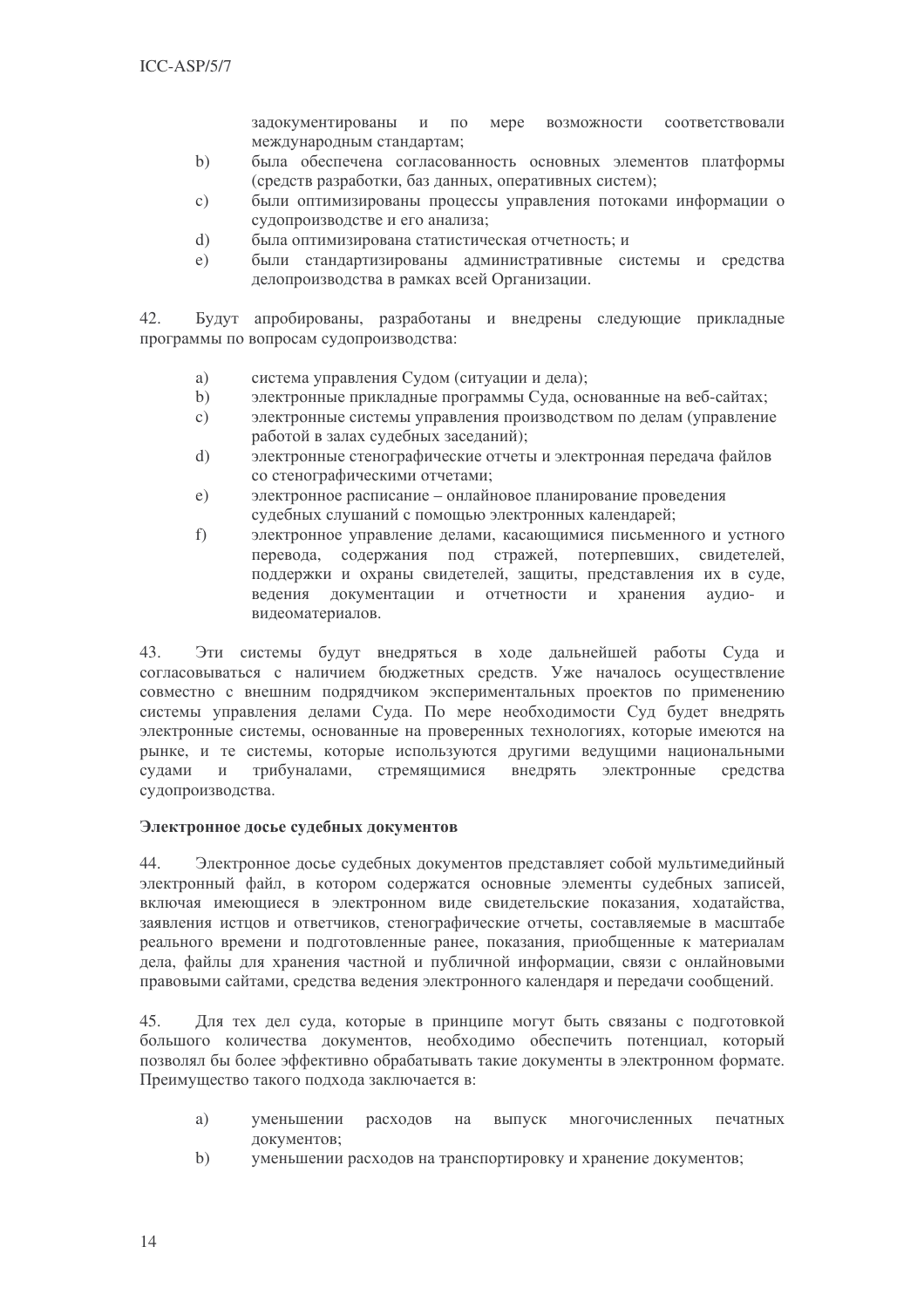- повышении эффективности работы, связанной  $\mathbf{c})$  $\mathbf{c}$ поиском представлением документов в суде;
- возможности эффективного поиска информации в ходе подготовки  $d)$ судебного разбирательства и вынесения судебного постановления;
- содействии упрощению сложных судебных разбирательств.  $\epsilon$ )

#### «Цифровые» залы судебных заседаний

- 46. «Цифровой» зал заседаний будет оборудован:
	- a) аппаратурой ДЛЯ проведения в режиме реального времени видеоконференций с целью заочного представления свидетельских показаний:
	- системой представления свидетельских показаний, которая позволит  $h)$ адвокатам демонстрировать стороне обвинения, стороне защиты и судьям (а также другим допущенным в зал заседания наблюдателям) документы, фотографии и другие материалы на плазменных мониторах или мониторах настольных компьютеров, расположенных в зале заселаний и открытых лля широкой публики местах:
	- аппаратурой для судебной отчетности в цифровой форме и в масштабе  $c)$ реального времени:
	- $\overline{d}$ средствами для прямой передачи (с регулируемой задержкой) видеозаписей судебных заселаний в систему Интернет:
	- беспроводной сетью подключения к Интернету аккредитованных  $e)$ представителей средств массовой информации;
	- системой, позволяющей внешним пользователям подключаться к  $f$ ) разрешенным аудио- и видеоканалам для всемирного вещания.

#### $V_{\bullet}$ Анализ расходов

47. СИКТ стремилась прогнозировать проектные расходы на основе предыдущей деятельности и с учетом понесенных расходов. Она определила пять основных направлений деятельности, которые, по ее мнению, будут затронуты процессом роста. В 2006-2007 году Суд вступит в стадию, на которой используемые в настоящее время компьютеры и серверы устареют, в связи с чем потребуется осуществить программу списания и замены оборудования. Эти расходы предусматриваются в рамках всех общих бюлжетных показателей.

В целях оценки общей стратегии и расходов Суда по ИКТ Секретарь Суда 48 заказал в 2004 году проведение внешнего стратегического обзора и оценки рисков в работе в области ИКТ<sup>2</sup>. Обзор был проведен компанией «Делойт» и охватывал восьмимесячный период. Один из выводов доклада гласит: «Из предварительного сравнения расходов на проекты явствует, что Суд расходует меньше средств, чем другие организации на сопоставимые проекты».

49. В докладе компании «Делойт» сравниваются масштабы программы по ИКТ в Суде с программами по ИКТ в других организациях и компаниях и указывается следующее:

<sup>&</sup>lt;sup>2</sup> В докладе рассматривается также конфигурация компьютерной сети Суда и положение в области обеспечения информационной безопасности, в связи с чем этот доклад носит строго конфиденциальный характер.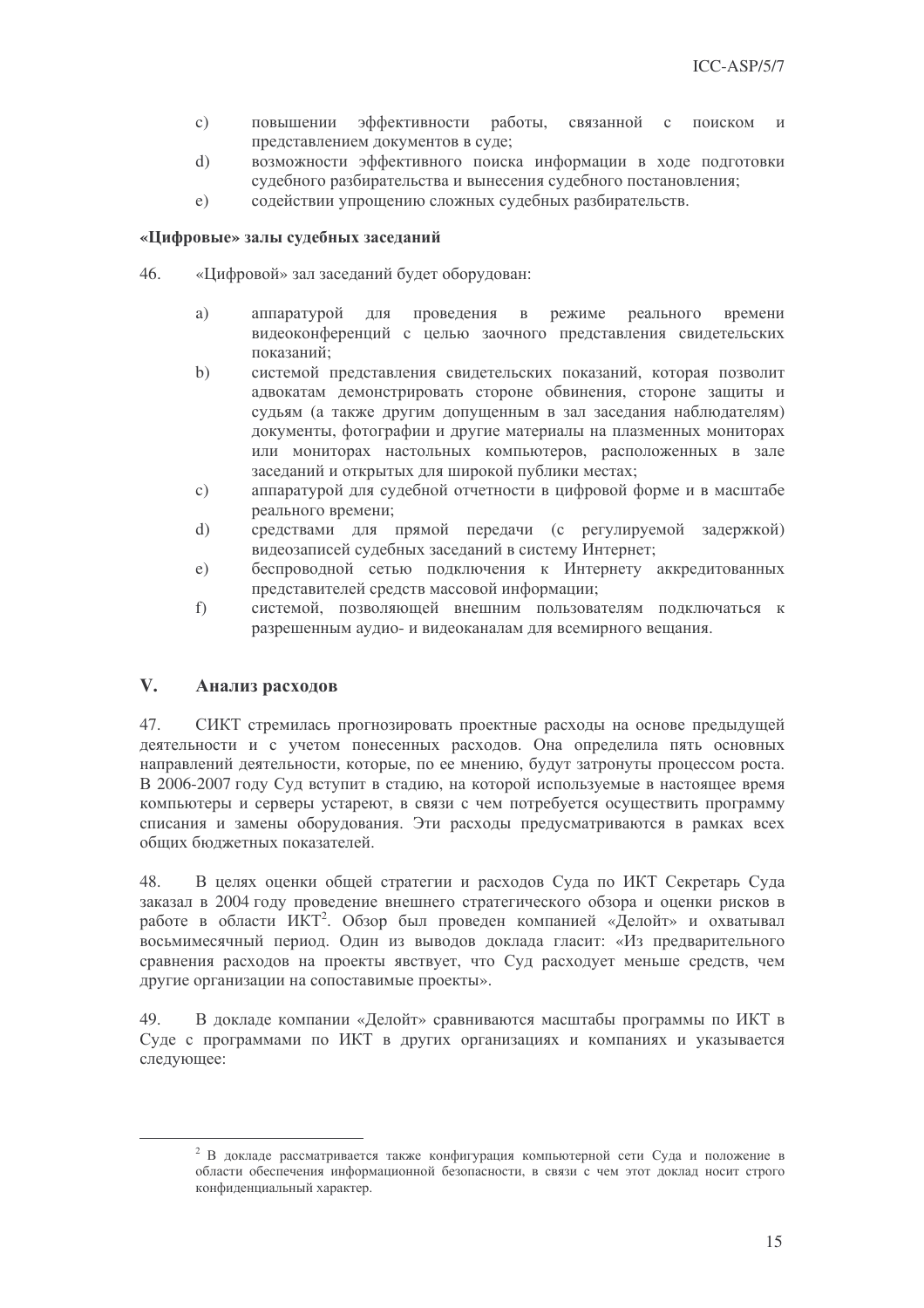«Сравнивая МУС с другими организациями аналогичного типа и схожих размеров, мы приходим к выводу, что МУС имеет широкомасштабную и весьма амбициозную программу в области ИКТ. Это является непосредственным результатом характерных для МУС функциональных и географических потребностей, а также потребностей в области обеспечения безопасности. Кроме того, в настоящее время МУС находится в стадии развития. Все такие факторы как правило ведут к росту расходов. Анализируя основные (организационные) прикладные программы, можно отметить, что пять из восьми программ характеризуются пользователями как «критически важные для делопроизводства». Это также указывает на то, что программа по ИКТ, хотя и носит весьма амбициозный характер, четко соответствует потребностям пользователей. С учетом приведенных выше выводов, можно считать, что в настоящее время бюджетные средства, выделяемые МУС на ИКТ, невелики».

В приведенных ниже таблицах показаны инвестиции в форме капитальных 50. расходов и эксплуатационных затрат за 2002-2005 годы, а также расходы, запланированные на 2006-2010 годы.

51. Сметные расходы на будущее направлены на обеспечение того, чтобы ИКТ и впредь являлась средством, позитивно влияющим на работу Суда. В смете не учтены такие факторы, нахоляшиеся на сталии обсужления, как сулебные разбирательства на местах, региональные отделения, оказание помощи другим судам, оказание содействия правительствам в форме предоставления электронных средств, полностью двуязычные системы и т.д. Существенные изменения в стратегии Суда и внедрение новых моделей функционирования может позитивно или негативно отразиться на будущих расходах.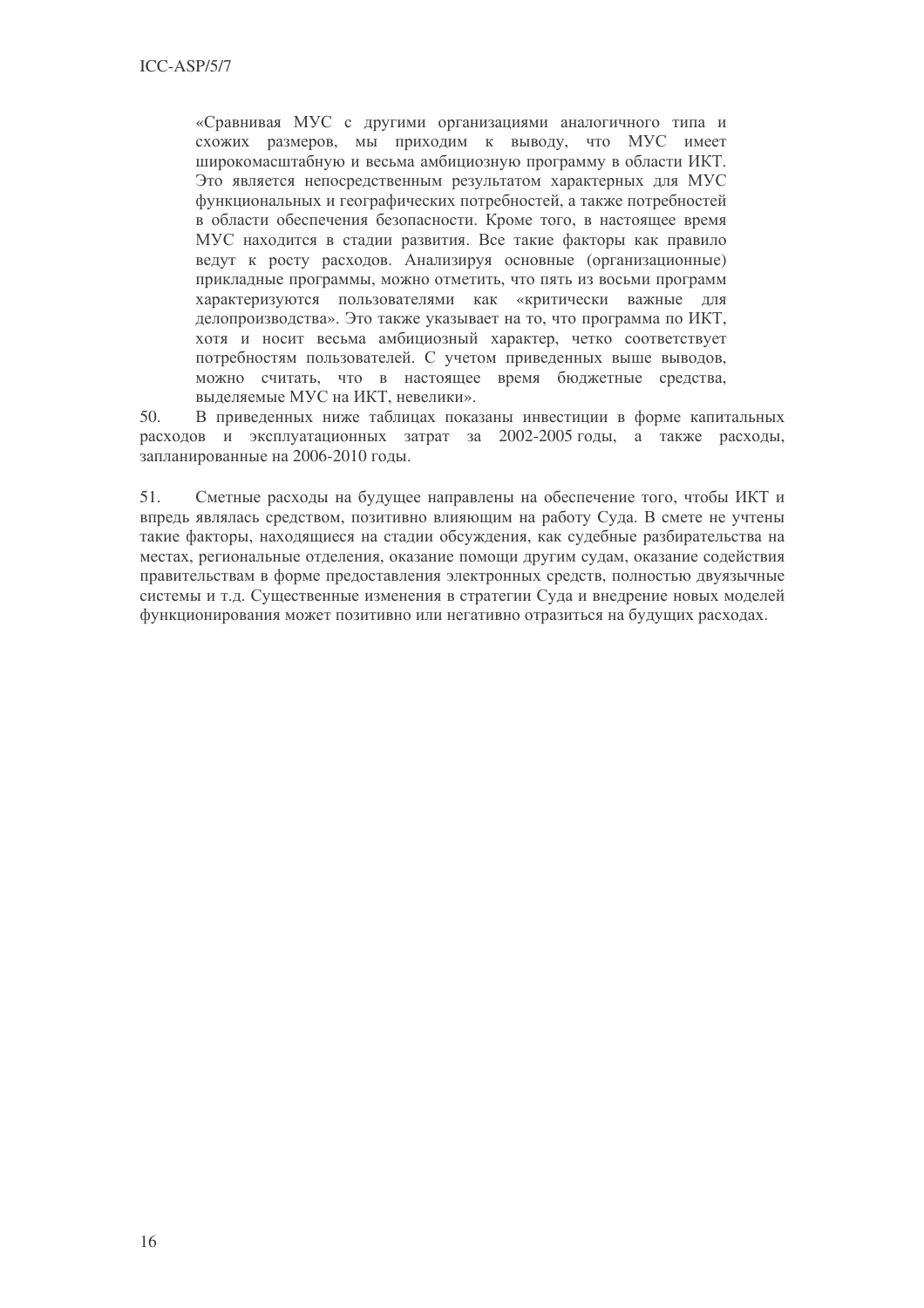## Таблица 3. Смета прогнозируемых расходов на основные системы (в млн. евро)

| Период                                                                                                                                                                                                                                                                                                                         |                                                                                                                                                                                                                                                                                                                                                                                                                                                                                                                                                                                                                                                              | 2002-2005              |                    | 2006-2010              |                    | Итого |
|--------------------------------------------------------------------------------------------------------------------------------------------------------------------------------------------------------------------------------------------------------------------------------------------------------------------------------|--------------------------------------------------------------------------------------------------------------------------------------------------------------------------------------------------------------------------------------------------------------------------------------------------------------------------------------------------------------------------------------------------------------------------------------------------------------------------------------------------------------------------------------------------------------------------------------------------------------------------------------------------------------|------------------------|--------------------|------------------------|--------------------|-------|
| Наименование и компоненты системы                                                                                                                                                                                                                                                                                              |                                                                                                                                                                                                                                                                                                                                                                                                                                                                                                                                                                                                                                                              | Капитальные<br>расходы | Текущие<br>расходы | Капитальные<br>расходы | Текущие<br>расходы |       |
| контроль за оказанием правовой помощи.                                                                                                                                                                                                                                                                                         | ФЭКТС (ПОР) - бюджетное планирование, бюджетный контроль, финансы, выплата зарплаты, закупки,<br>людские ресурсы, медицинские расходы, управление активами, проведение инвентаризации, аудит,<br>представление информации руководящими сотрудниками, управление деятельностью, организация<br>рабочего времени, набор персонала с помощью электронных средств, Целевой фонд для потерпевших,                                                                                                                                                                                                                                                                 | 2,90                   | 0,60               | 2,50                   | 1,00               | 7,00  |
|                                                                                                                                                                                                                                                                                                                                | Электронный суд/ПОР для судебной деятельности - система управления делами Суда; отчетность<br>Суда, перевод, защита, жертвы и потерпевшие, устный перевод, руководство производством по делу,<br>управление персоналом; анализ дел, географические информационные системы.                                                                                                                                                                                                                                                                                                                                                                                   | 1,40                   | 0,20               | 4,20                   | 0,75               | 6,55  |
| документальных источников.                                                                                                                                                                                                                                                                                                     | <b>TRIM</b> - Управление документацией, управление отчетностью, включая цифровую запись всех                                                                                                                                                                                                                                                                                                                                                                                                                                                                                                                                                                 | 1,00                   | 0,60               | 2,50                   | 1,80               | 5,90  |
| периода.                                                                                                                                                                                                                                                                                                                       | Сеть глобальной связи и данных - сети голосовой связи и передачи данных в штаб-квартире Суда (пять<br>мест в штаб-квартире и три зала судебных заседаний), полевые операции (шесть мест) - включая<br>инфраструктуру видеосвязи; цифровые подписи, кодирование данных. Сюда входит программа замены<br>персональных компьютеров в течение четырехгодичного периода и серверов в течение трехгодичного                                                                                                                                                                                                                                                        | 2,00                   | 1,00               | 4,50                   | 6,00               | 13,50 |
| Связь - расходы на наземную связь, расходы на мобильную сотовую связь, спутниковые телефоны,<br>Интернет, радиопередатчики, электронная почта, аппаратура для проведения видеоконференций,<br>транспорт и аппаратура для отслеживания перемещения лиц. Эти расходы включают расходы четырех-<br>шестигодичного периода замены. |                                                                                                                                                                                                                                                                                                                                                                                                                                                                                                                                                                                                                                                              | 3,10                   | 4,00               | 6,00                   | 8,00               | 21,10 |
|                                                                                                                                                                                                                                                                                                                                | Капитальные, эксплуатационные и текущие расходы                                                                                                                                                                                                                                                                                                                                                                                                                                                                                                                                                                                                              | 10,40                  | 6,40               | 19,70                  | 17,55              | 54,05 |
| Факторы, влияющие на<br>расходы                                                                                                                                                                                                                                                                                                | Полная информация о процессах Суда отсутствует, поскольку ни один цикл в работе Суда полностью завершен не был.<br>$\bullet$<br>Суд осуществляет свою деятельность (например, проводит расследования, обеспечивает защиту свидетелей, реализует информационно-<br>$\bullet$<br>просветительские программы и т.д.) в удаленных районах с весьма слаборазвитой инфраструктурой ИКТ.<br>Все системы, предназначенные для отдельных органов, предусматривают требования повышенной безопасности и конфиденциальности.<br>$\bullet$<br>В Европе высоки расходы на консультативные услуги.<br>$\bullet$<br>В сельских и удаленных районах высоки расходы на связь. |                        |                    |                        |                    |       |

<sup>\* 54,05</sup> млн. евро за девятилетний период, что составляет 6 млн. евро в год на потребности, не связанные с персоналом. Это соответствует прогнозируемым бюджетным расходам на ИКТ.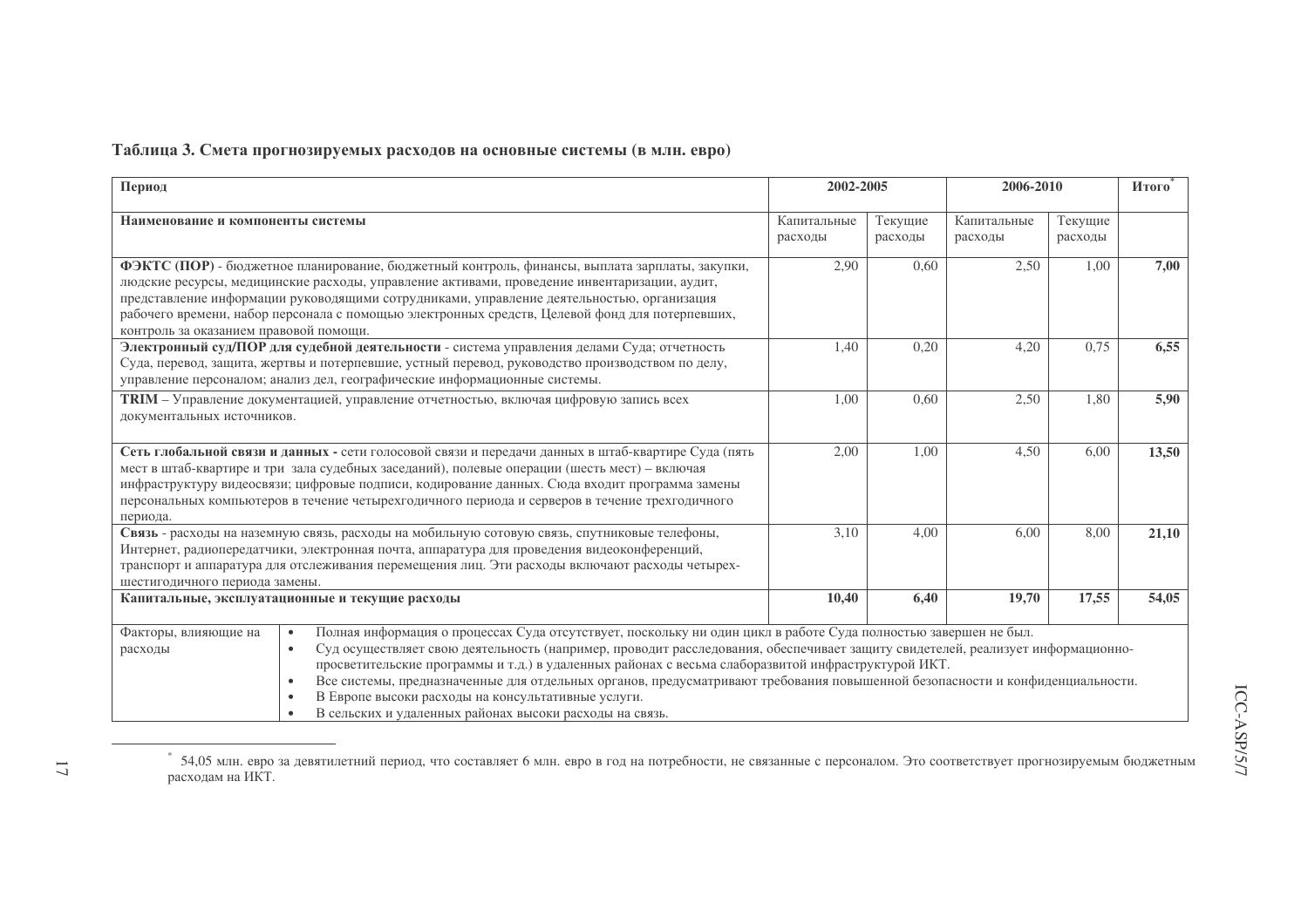### Стратегии, направленные на уменьшение расходов на ИКТ

52. Многие создаваемые в настоящий момент системы в перспективе позволят Организации существенно сократить свои расходы и получить другие преимущества. Преимущества ИКТ будут проявляться в других областях и в конечном счете пойдут на пользу всем отлелам, секциям и группам, поскольку наличие ИКТ позволит им избежать дополнительных расходов. СИКТ заказала также проведение исследования с целью определения уровня расходов, которые могут иметь место в случае неприменения ИКТ. Результаты являются очевидными: при использовании ИКТ на соответствующих уровнях можно избежать крупных расходов.

53. Во многих случаях можно сократить путевые расходы путем проведения видеоконференций. Всеобъемлющая спутниковая инфраструктура должна способствовать сокращению общих расходов на связь между Судом и его отделениями на местах. Электронные цифровые подписи и кодирование обеспечат неприкосновенность электронных документов, и таким образом отпадет необходимость в использовании заказной почты (авиапочты) и т.д. Хранение информации в цифровом формате обеспечит более быстрый доступ к информации и тем самым поможет достичь цели сокращения сроков судебного разбирательства.

54. Численность штатных сотрудников Организации в среднем увеличивается на 120 человек в год. Такие темпы роста в сочетании с объемом деятельности по проектам ИКТ могут привести к возникновению проблемы чрезмерного роста расходов, которую необходимо будет решать в процессе расширения Организации. Сфера охвата этого исследования включала следующее:

- выявление сотрудников, расходующих много времени и большие a) средства на телефонные звонки, и обращение к руководству с просьбой проанализировать их деятельность;
- $b)$ децентрализация выявленных высокозатратных областей с целью возложить ответственность на старших руководящих сотрудников за расхолы на ИКТ в рамках их полпрограмм:
- завершение проектов и стабилизация процессов, связанных с  $\mathcal{C}$ ) разработкой дорогостоящих систем;
- $d)$ выявление услуг, которые могли бы дешевле стоить в случае предоставления их на внешнеподрядной основе;
- определение услуг, которые должны оставаться централизованными, и  $e)$ услуг, которые должны обеспечиваться испрашивающими отделами;
- $f$ ) обеспечение того, чтобы предоставляемые технологии удовлетворяли потребности заявителя при максимально низких расходах:
- устойчивые проекты ИКТ должны осуществляться с опорой на  $g)$ собственные силы и сопровождаться развитием людских ресурсов, с тем чтобы отдельные лица и подразделения имели возможность использовать, поддерживать и пользоваться всеми преимуществами **HKT:**
- непрерывный контроль за тем, чтобы расходы Суда на ИКТ  $h)$ соответствовали стандартным уровням таких расходов в судах с аналогичными инфраструктурой и мандатом.

#### VI. Организационные риски

Вышеупомянутый внешний стратегический обзор был также направлен на 55. выявление рисков. Составителям доклада было предложено разработать «план текущих ревизий». В этом плане отражены стандарты и практика в области ИКТ, которых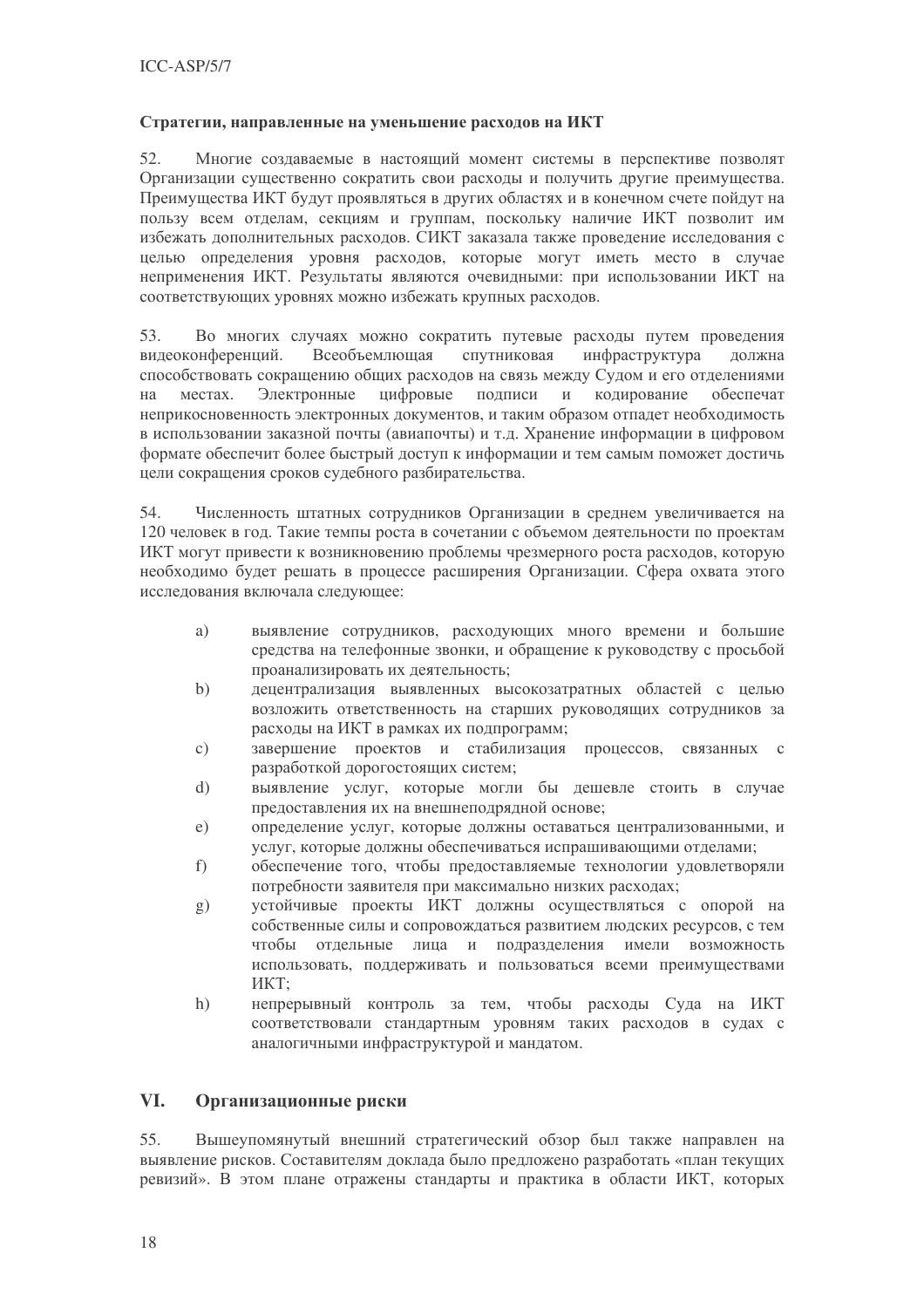необходимо придерживаться, для того чтобы не поставить под угрозу произведенные инвестиции. Раз в шесть месяцев Секретарю Суда представляется доклад о деятельности в рамках подпрограмм и ходе выполнения соответствующих рекомендаций.

Риски, обусловленные применением в Суде электронных средств для судебных 56. целей и делопроизводства, а также риски использования в будущем цифровой среды, минимальны. Однако в силу своего характера, электронный суд означает, что физические записи более не используются в том виде, который позволял бы быстро воспроизвести их в случае отсутствия электронных систем.

57. В положении 26.3 Регламента Суда указывается, что «документы, решения и распоряжения представляются в Секретариат для регистрации, по возможности, в электронной форме. Документы, представляемые в Суд в электронной форме, являются аутентичными». Эта процедура затрудняет использование обычных печатных документов. Таким образом, электронные системы приобретают все более важное значение для выполнения главной залачи Суда, а сам Суд будет во все большей степени зависеть от современных технологий. Соответственно, крайне важно, чтобы заинтересованные стороны поддержали осуществляемые инициативы.

58. Риски отхода от «дорожной карты», показывающей путь к организации электронного судопроизводства, могут снизить авторитет Суда в глазах обшественности как организации, способной оказывать соответствующие услуги и эффективно функционировать. Суд является международной организацией, финансируемой общественностью, и поэтому общественность вправе надеяться на то, что работа Суда будет открытой, транспарентной, эффективной и оперативной, особенно в тех странах, граждане которых привлекаются к уголовной ответственности.

### Уменьшение рисков

Будет применен поэтапный подход, предусматривающий использование 59. составных элементов, и на начальном этапе первостепенное внимание будет уделяться этим составным элементам или базовой инфраструктуре, а также системам управления информацией. Разбивка деятельности на легко управляемые подпроекты позволит получить следующие преимущества:

- Уменьшение финансового риска: на каждый конкретный проект будет  $a)$ приходиться лишь небольшая доля от общих ассигнований на проекты.
- Участие заинтересованных сторон и выполнение требований и  $b)$ реализация намеченных результатов: этого можно достичь с помощью экспериментальных инициатив, сопряженных с небольшим риском, которые согласуются с более долгосрочной повесткой дня и могут реализоваться одновременно с более интенсивными усилиями в области развития и осушествления.
- Ранние результаты: по мере завершения конкретных подпроектов  $c)$ можно будет уже на ранней стадии убедиться в достижении существенных результатов. Это будет положительно влиять на моральный дух сотрудников и их приверженность своей работе.
- $\mathbf{d}$ Постепенное развитие навыков: сотрудники, участвующие  $\overline{B}$ осуществлении каждого проекта, будет совершенствовать свои навыки аналитической и практической работы, перемещения и повышения профессиональной квалификации в рамках всех предыдущих подпроектов, и эти навыки можно будет использовать в интересах реализации последующих подпроектов.